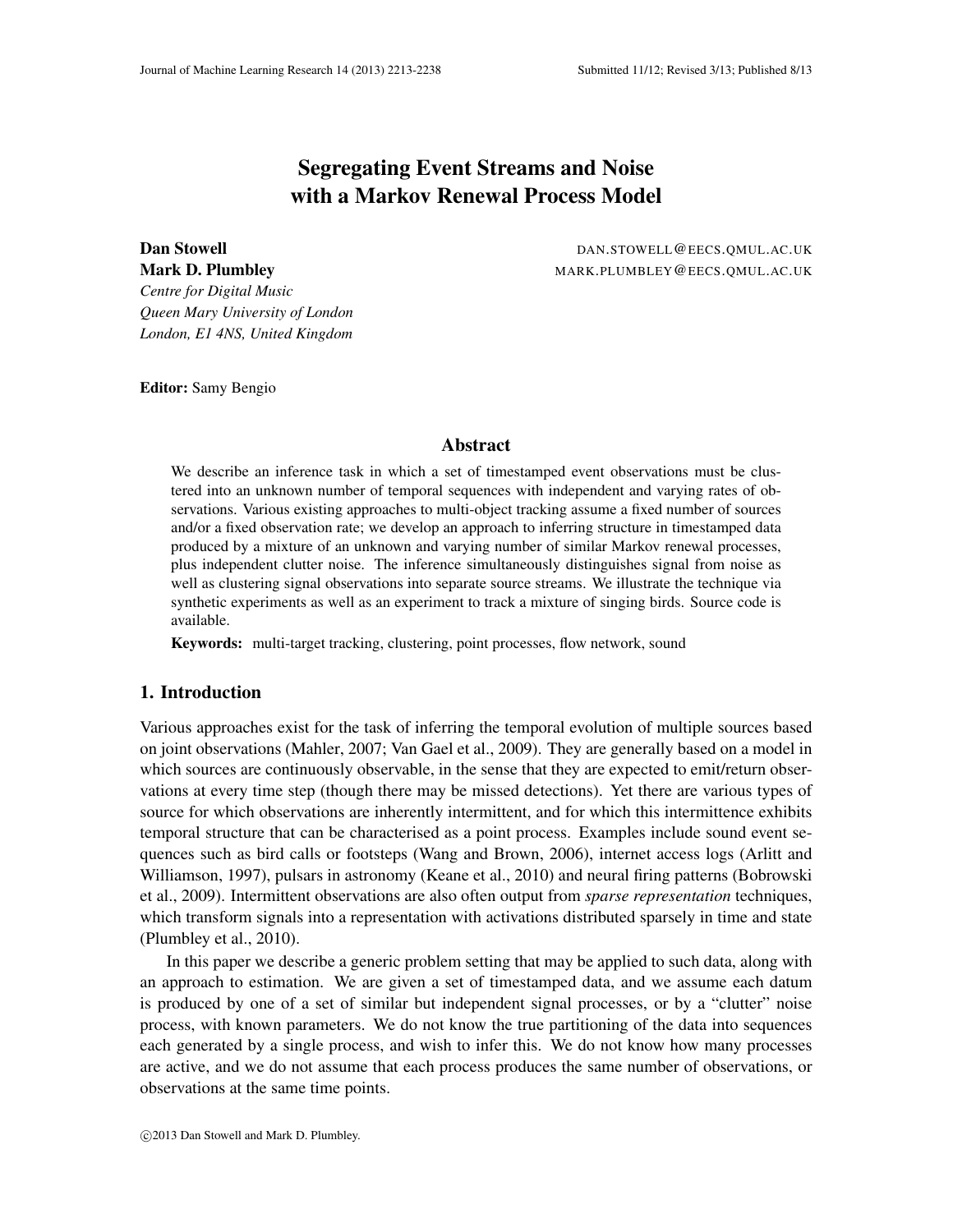This specific type of clustering problem has applications in various domains. For example, when sparse representation techniques are used for source separation in time series, they often yield a set of atomic activations which must be clustered according to their underlying source, and preferably to discard any spurious noise activations (Plumbley et al., 2010). Temporal dependence information may help to achieve this (cf. Mysore et al. 2010). Timestamped data such as internet access logs often contain no explicit user association, yet it may be desirable to group such data by user for for further analysis (Arlitt and Williamson, 1997). In computational audio scene analysis, it is often the case that sound sources emit sound only intermittently during their presence in the scene, yet it is desirable to track their temporal evolution.

## 1.1 Related Work

To our knowledge, this particular problem setting has not been directly addressed in the literature. Temporal data is most commonly treated using a model of sources which update continuously, or synchronously at an underlying temporal sampling rate. Pertinent formulations for our purposes include the infinite factorial hidden Markov model (infinite FHMM) of Van Gael et al. (2009), or the probability hypothesis density filter (PHD filter) (Mahler, 2007), both of which infer an unknown number of independent Markov sources. FHMMs assume that the underlying sources are not intermittent during their lifetime, and also that they persist throughout the whole observation period. Pragmatically, intermittent emissions may be handled by incorporating silence states, though to implement arbitrary-duration silence states may require additional workarounds such as multiple parallel/sequential silences. The PHD filter allows for stochastic missed detections but not for structured intermittency.

Among techniques which do not assume a synchronous update, graph clustering approaches such as normalised cuts have similarities to our approach (Shi and Malik, 2000). In particular, Lagrange et al. (2008) apply normalized cuts in order to cluster temporally-ordered data. However, the normalised cuts method is applied to undirected graphs, and Lagrange et al. (2008) use perceptually-motivated similarity criteria rather than directed Markov dependencies as considered herein. Further, the normalized cuts method does not include a representation of clutter noise, and so Lagrange et al. (2008) perform signal/noise cluster selection as a separate postprocessing step. In the present work we include an explicit noise model.

In automatic speech recognition, segmental models or fragment-decoding models are inferred using a combinatorial graph search through temporal observations (Glass, 2003; Barker et al., 2005), and thus have resonances with the method we will develop here. However they address only a single-source problem. (Barker et al. 2005 considers multi-talker background noise but only one foreground source.)

Our problem setting also exhibits similarities with that of structure discovery in Bayesian networks (Koivisto and Sood, 2004). However, in that context the dependency structure is inferred from correlations present in multiple observations from each vertex in the structure. In the present case we have only one observation per vertex, plus the partial ordering implied by temporality.

In the following we develop a model in which an unknown number of point-process sources are assumed to be active as well as Poisson clutter, and describe how to perform a maximum likelihood inference which clusters the signal into individual identified tracks plus clutter noise. We then demonstrate the performance of the approach in synthetic experiments, and in an experiment analysing birdsong audio.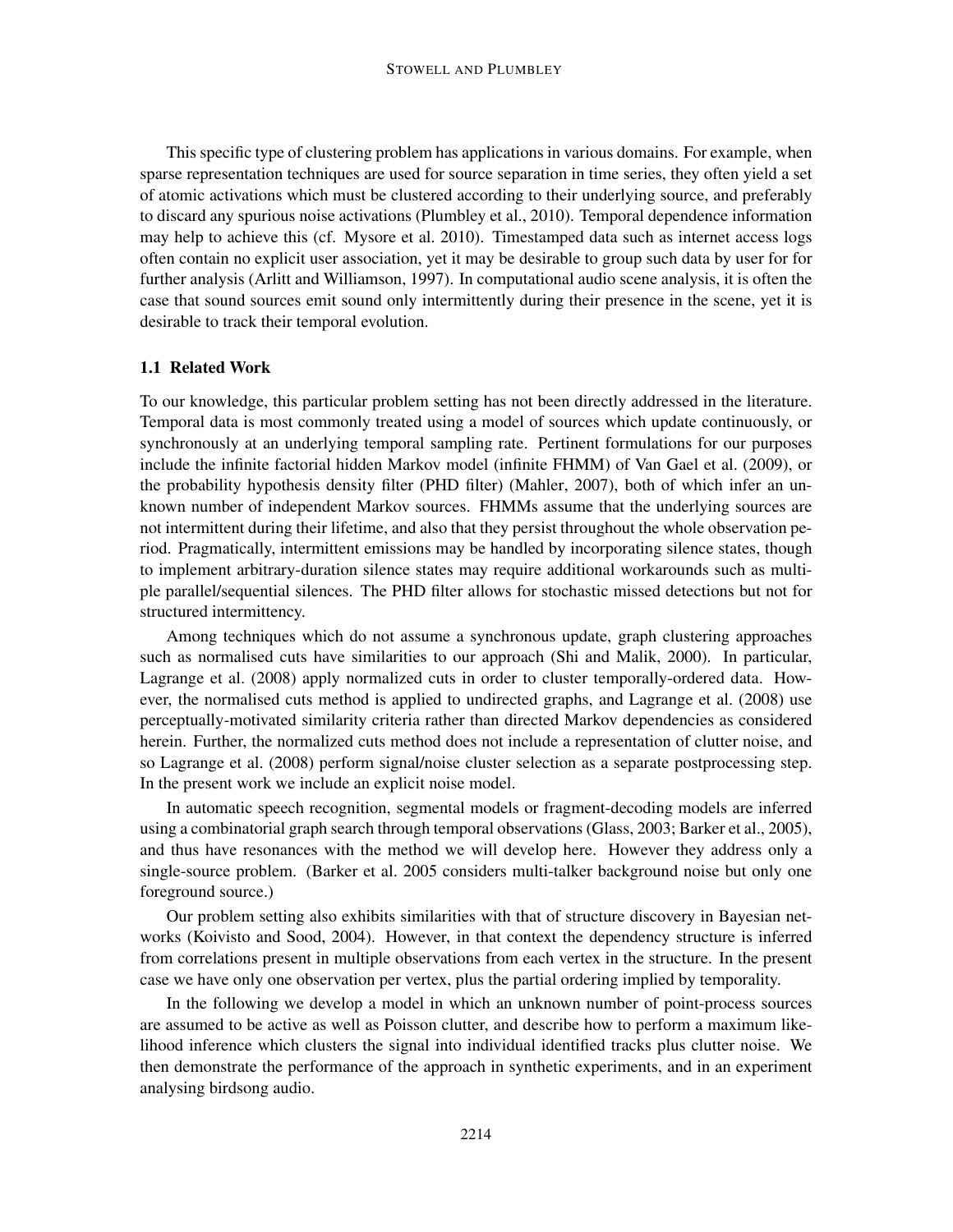# 2. Preliminaries

Throughout we will consider sets of observations in the form  $\{(X,T)\}\$  where *X* is state and *T* is time. A Markov renewal process (MRP) generates a sequence of such observations having the Markov property:

$$
P(\tau_{n+1} \le t, X_{n+1} = j | (X_1, T_1), \dots, (X_n = i, T_n))
$$
  
=  $P(\tau_{n+1} \le t, X_{n+1} = j | X_n = i)$   $\forall n \ge 1, t \ge 0, i, j \in S$ 

where  $\tau_{n+1}$  is the time difference  $T_{n+1} - T_n$ . Note that  $\tau$  is not explicitly given in observations  $\{(X,T)\}\$ , but can be inferred if we know that a particular pair of observations are adjacent members within a sequence.

We will have cause to represent our data as a *network flow* problem (Bang-Jensen and Gutin, 2007, Chapter 3). A *network* is a graph supplemented such that each arc  $A_{ij}$  has a *lower capacity*  $l_{ij}$ and *upper capacity*  $u_{ij}$ , and a *cost*  $a_{ij}$ . A *flow* is a function  $x : A \to \mathcal{R}_0$  that associates a value with each arc in the network. We will be concerned with integer flows  $x : A \rightarrow Z_0$ . A flow is *feasible* if  $l_{ij} \le x_{ij} \le u_{ij}$  for all  $A_{ij}$  in the graph, and for all vertices (except for any source/sink vertices) the sum of the inward flow is equal to the sum of the outward flow. For any flow we can calculate a total cost as the sum of  $a_i x_i$  over all  $A_i$ . We define the *value* of a feasible flow to be the sum of  $x_i$ over all arcs leading from source vertices.

The standard terminology of flow networks associates capacities, flows and costs with arcs but not vertices. However, in the following we will have cause to associate such attributes with vertices as well as with arcs. This can be implemented transparently by the standard technique of *vertex expansion*, in which each vertex is replaced by an in-vertex and an out-vertex, plus a single arc between them which bears the associated attributes (Bang-Jensen and Gutin, 2007, Section 3.2.4).

## 3. Mixtures of Markov Renewal Processes with Clutter Noise

For the present task, we consider MRPs which are time-limited: each process comes into being at a particular point in time (governed by an independent Poisson process with intensity  $\lambda_b(X)$ ), and after each observation it may "die" with an independent death probability  $p_d(X)$ . Otherwise it transitions to a new random state-and-time according to the transition distribution  $f_x(X, \tau)$ . The overall system to be considered is not one but a set of such time-limited MRPs, plus a separate Poisson process that generates clutter noise with intensity  $\lambda_c(X)$ . The MRPs are independent but share common parameters. We will refer to the overall system (including the noise process) as a *multiple Markov renewal process* system or *MMRP*, in order to clarify when we are referring to the whole system or to a single MRP.

We receive a set of N observations in the form  $\{(X,T)\}\$  and we assume that they were generated by an MMRP for which the process parameters are known, but the number *K* of MRPs is unknown as well as the allocation of each observation to its generating process. We assume that each observation is generated either by one MRP or by the noise process. Given these observations as well as model parameters  $f_x(X, \tau)$ ,  $\lambda_b$ ,  $p_d$ ,  $\lambda_c$ , there are many ways to cluster the observations into  $K \in [0, N]$  nonoverlapping subsets to represent the assertion that each cluster represents all the emissions from a single MRP, with *H* of the observations not included in any cluster and considered to be noise. The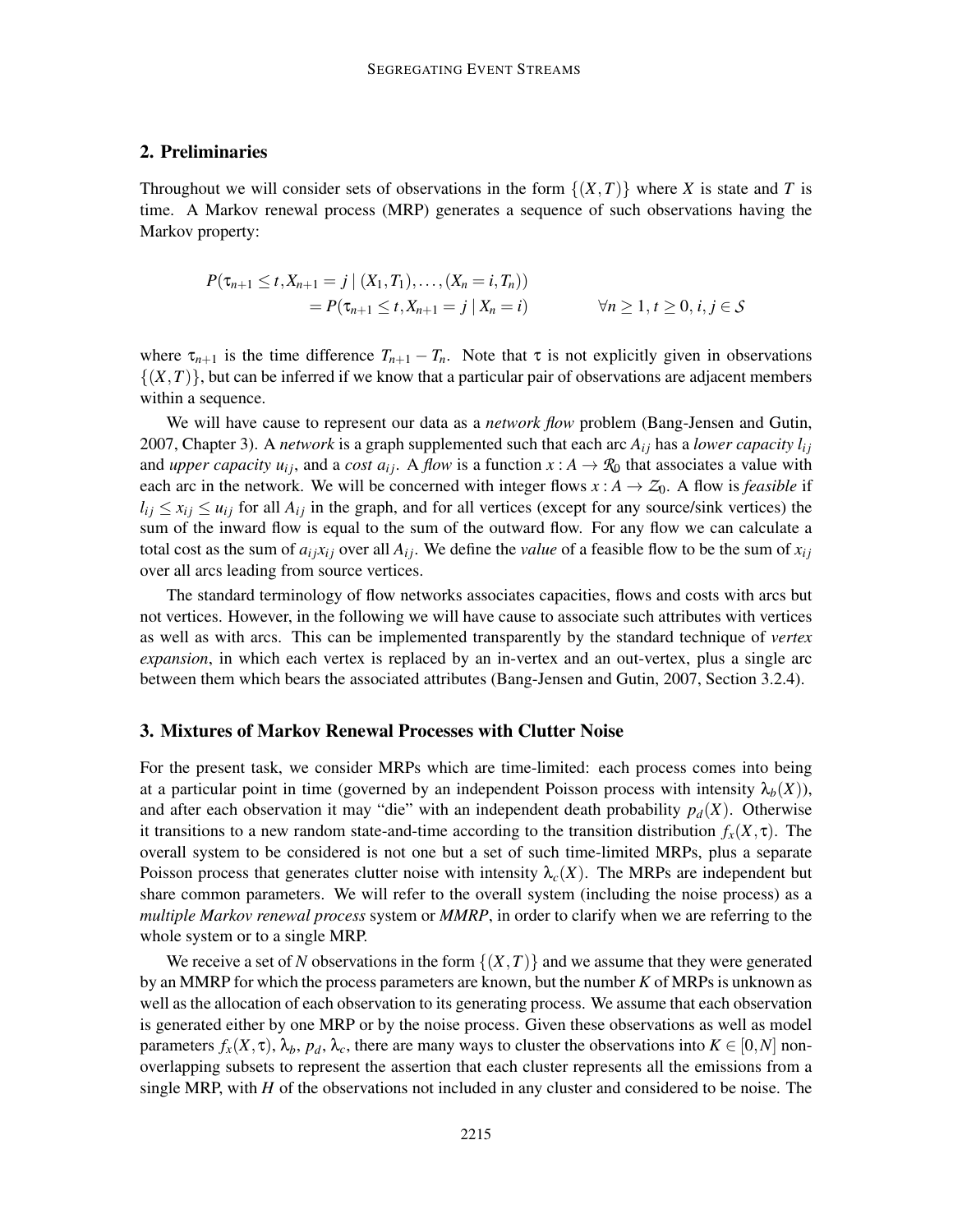overall likelihood under a chosen clustering is given by

$$
\text{likelihood} = \prod_{k=1}^{K} p_{\text{MRP}}(k) \prod_{\eta=1}^{H} p'_{\text{NOISE}}(\eta)
$$

where  $p_{MRP}(k)$  represents the likelihood of the observation subsequence in cluster  $k$  being generated by a single MRP, and  $p'_{\text{NOISE}}(\eta)$  represents the likelihood of a single observation datum under the noise model. (A set of clusters is arbitrarily indexed by  $k \in [1, K]$ .)

In order to find the maximum likelihood solution, we may equivalently divide the likelihood expression through by a constant factor, to give an alternative expression to be maximised. We divide by the likelihood that *all* data were generated by the noise process, to give the likelihood ratio:

$$
L = \prod_{k=1}^{K} \frac{p_{MRP}(k)}{p_{NOISE}(k)}
$$
(1)

where for notational simplicity we use  $p_{\text{NOISE}}(k)$  as the joint likelihood of all observations contained within cluster *k* under the noise model. This likelihood ratio *L* will shortly be seen to be a convenient expression to optimise—in particular because the likelihoods for the *H* data points labelled as noise do not need to be considered in (1) since their likelihood ratios are 1 (they have the same likelihood in the numerator and denominator).

The component likelihood ratio for a single cluster *k* is given by

$$
\frac{p_{\text{MRP}}(k)}{p_{\text{NOISE}}(k)} = \frac{p_b(X_{k,1}) \cdot p_d(X_{k,n}) \cdot \prod_{i=2}^{n_k} f_{X_{k,i-1}}(X_{k,i}, T_{k,i} - T_{k,i-1})}{\prod_{i=1}^{n_k} p_c(X_{k,i})}
$$

where  $(X_{k,i}, T_{k,i})$  refers to the *i*th observation assigned to cluster *k*, this cluster having  $n_k$  observations indexed in ascending time order. The term  $p_b(\cdot)$  refers to the likelihood associated with a single observation under the Poisson process parametrised by  $\lambda_b$ , and similarly for  $p_c(\cdot)$  for the clutter process parametrised by  $\lambda_c$ .

The overall likelihood ratio *L* tells us the relative likelihood that the observation set was generated by the selected clustering of signals and noise, as opposed to the possibility that all observations were generated by clutter noise. Our goal is to find the clustering that yields the highest likelihood ratio, and therefore the set of MRP track identities that is most likely to originate from signal rather than noise.

#### 3.1 Network Flow Representation

For any observation set of non-trivial size, there is a combinatorial explosion of possible clusterings available and enumerating them all is intractable. In this subsection we propose to transform the problem into an equivalent problem of network flow, which can be addressed using graph theoretic techniques.

To maximise the likelihood ratio, we can equivalently minimise its negative logarithm, which we will consider as a "cost" for any particular solution. We define additive component costs for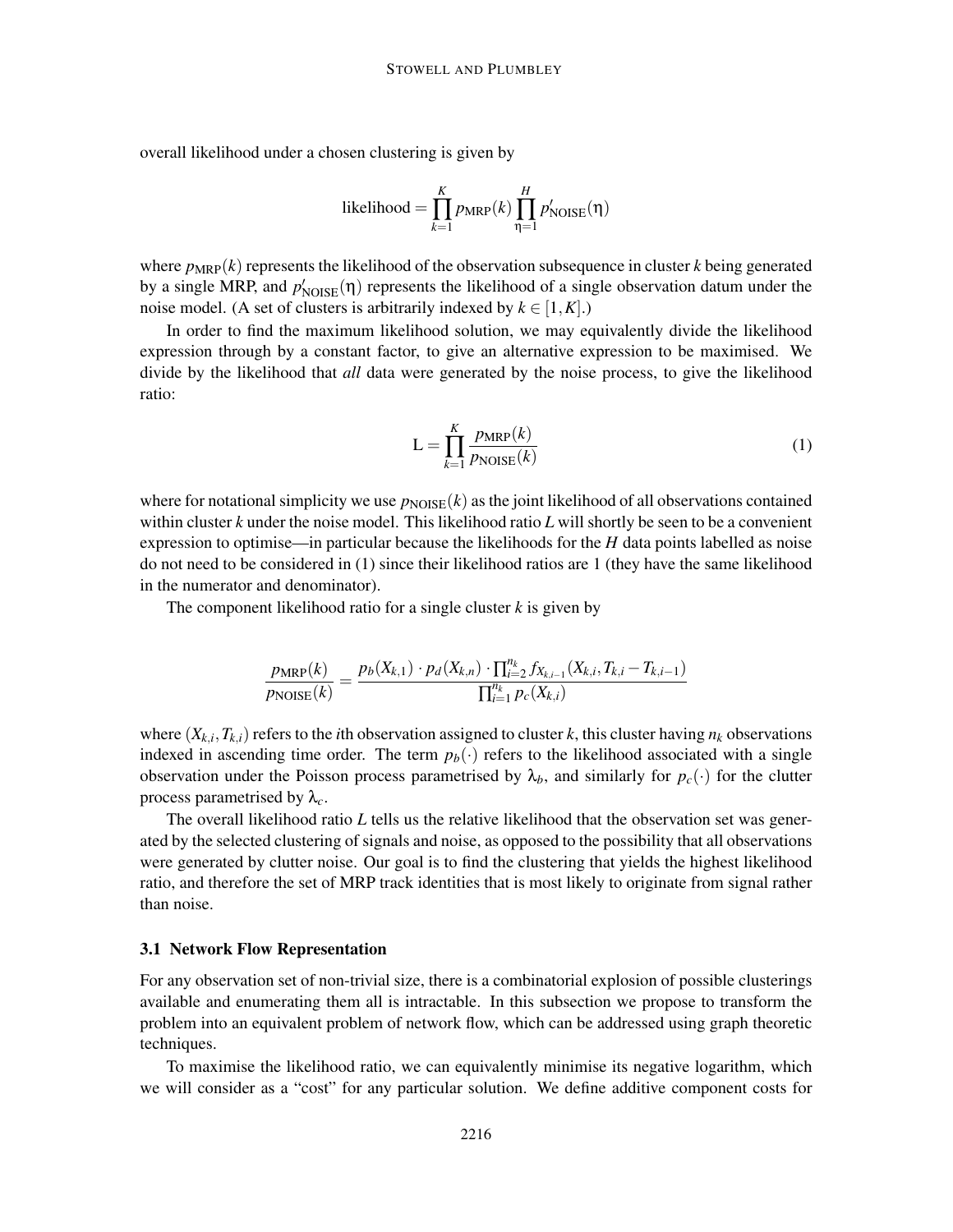

Figure 1: Simple illustration of a path within a network that might correspond to a single MRP sequence. Time increases along the horizontal axis. The bold arrows indicate a path from the first to the third datum (the second datum being left out of the corresponding cluster). The thin arrows indicate an alternative possible path.

birth, death, transition and clutter respectively as:

$$
a_b(X) = -\log p_b(X),\tag{2}
$$

$$
a_d(X) = -\log p_d(X),\tag{3}
$$

$$
a_t(X, X', \tau) = -\log f_X(X', \tau), \qquad (4)
$$

$$
a_c(X) = \log p_c(X),\tag{5}
$$

which leads to the following expression for the overall cost under a particular cluster assignment:

$$
-\log(L) = \sum_{k=1}^{K} \left( a_b(X_{k,1}) + a_d(X_{k,n}) + \sum_{i=2}^{n_k} a_t(X_{ik,i-1}, X_{k,i}, T_{k,i} - T_{k,i-1}) + \sum_{i=1}^{n_k} a_c(X_{k,i}) \right).
$$
\n(6)

The Markov structure of transitions, as well as this representation as additive costs, permit a natural representation as a problem defined on a directed graph. If we construct a directed graph with observations as vertices and possible transitions as arcs, then every possible path in the graph (from any vertex to any other reachable vertex) corresponds to one potential MRP cluster (Figure 1). A set of *K* paths corresponds to a set of *K* MRP clusters. To reflect the assumption that each observation is generated by no more than one MRP, we require that a vertex can be a member of no more than one path in such a set. Vertices not included in any of the paths correspond to noise observations.

Given our restriction that a vertex can be included in no more than one path, the problem of finding a mutually compatible set of MRP clusterings is equivalent to solving a particular kind of *network flow* problem (Bang-Jensen and Gutin, 2007, Chapter 3). In our case, the concept of a flow will be used to pick out a set of arcs in the graph corresponding to a possible clustering, by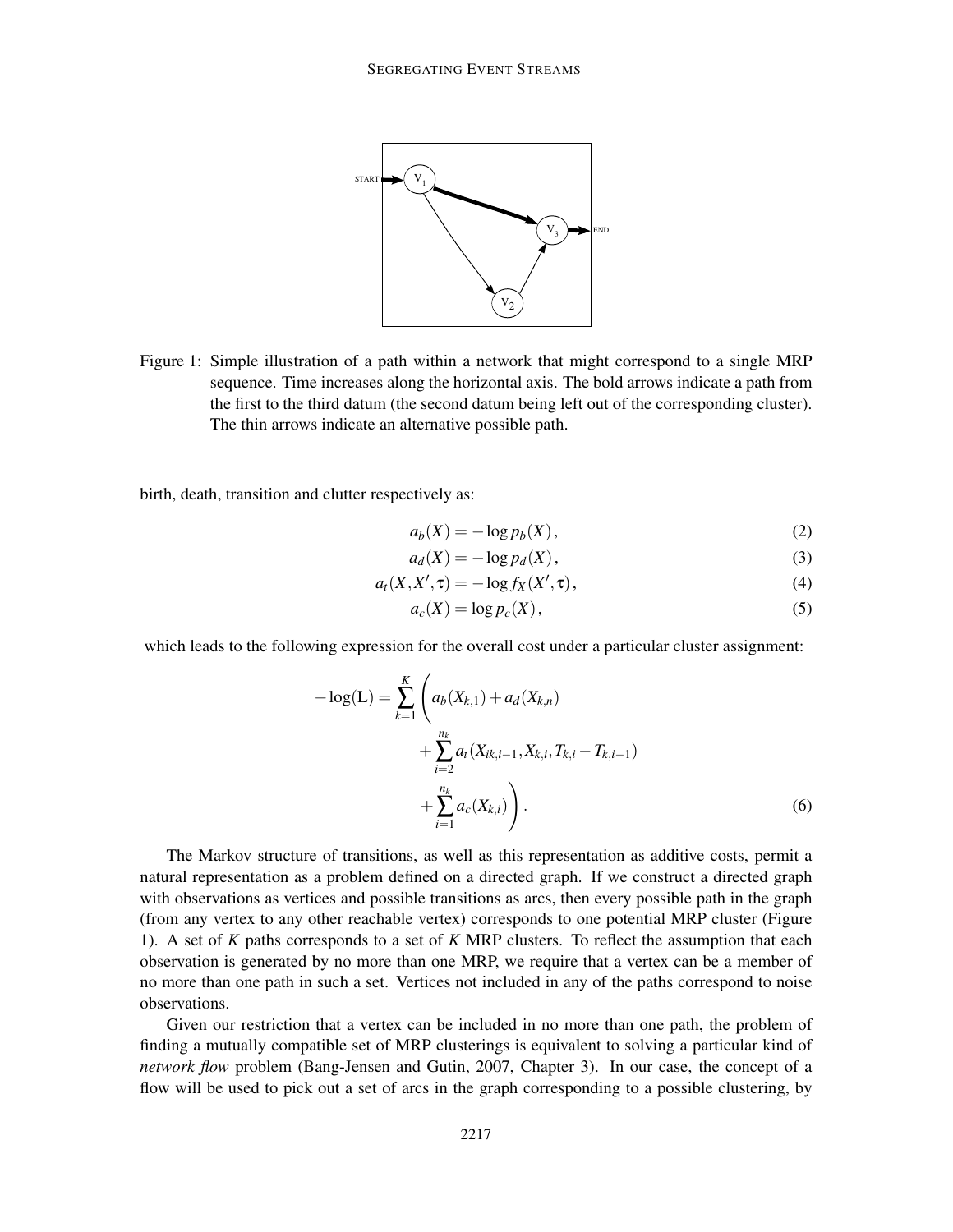

Figure 2: Constructing the weighted flow network for a set of three observations.



Figure 3: The network of Figure 2, with a single-path flow indicated (*s-2-3-t*).

associating each arc with a value 1 or 0 indicating whether the arc is included in the clustering. Therefore, in addition to the requirement that the flow is integer-valued, all arcs will be defined to have unit capacity:  $l_{ij} = 0, u_{ij} = 1$  for all  $A_{ij}$ . To reflect our assumption that each observation can be included in only one cluster, we will also specify unit capacities for all vertices.

It remains to specify how we can associate the costs  $(2)$ – $(5)$  with the network such that we can solve for the minimum-cost solution to (6). Transition costs will be associated with arcs, and clutter costs with vertices, but in order to include birth and death costs we must modify the network by adding a single "source" vertex with an outward arc to all other vertices, and a single "sink" vertex with an inward arc from all other vertices, and by requiring that no other vertices act as sources or sinks (i.e., in a feasible flow, their inward and outward flows must balance). We then associate birth costs with arcs from the source and death costs with arcs to the sink. This means that all feasible flows in our network will be composed of paths which consist of one single birth cost, plus a sequence of clutter and transition costs, and a single death cost. The source and sink have infinite capacity, allowing for solutions with unbounded *K*.

Putting these considerations together, constructing the directed graph proceeds as follows:

- A unit-capacity vertex  $V_i$  is created corresponding to each observation  $(X_i, T_i)$ . The clutter noise cost  $a_c(X_i)$  is associated with this vertex.
- A unit-capacity arc  $A_{ij}$  is created corresponding to each possible transition between two observations such that  $T_i < T_j$ . The transition cost  $a_t(X_i, X_j, T_j - T_i)$  is associated with this arc.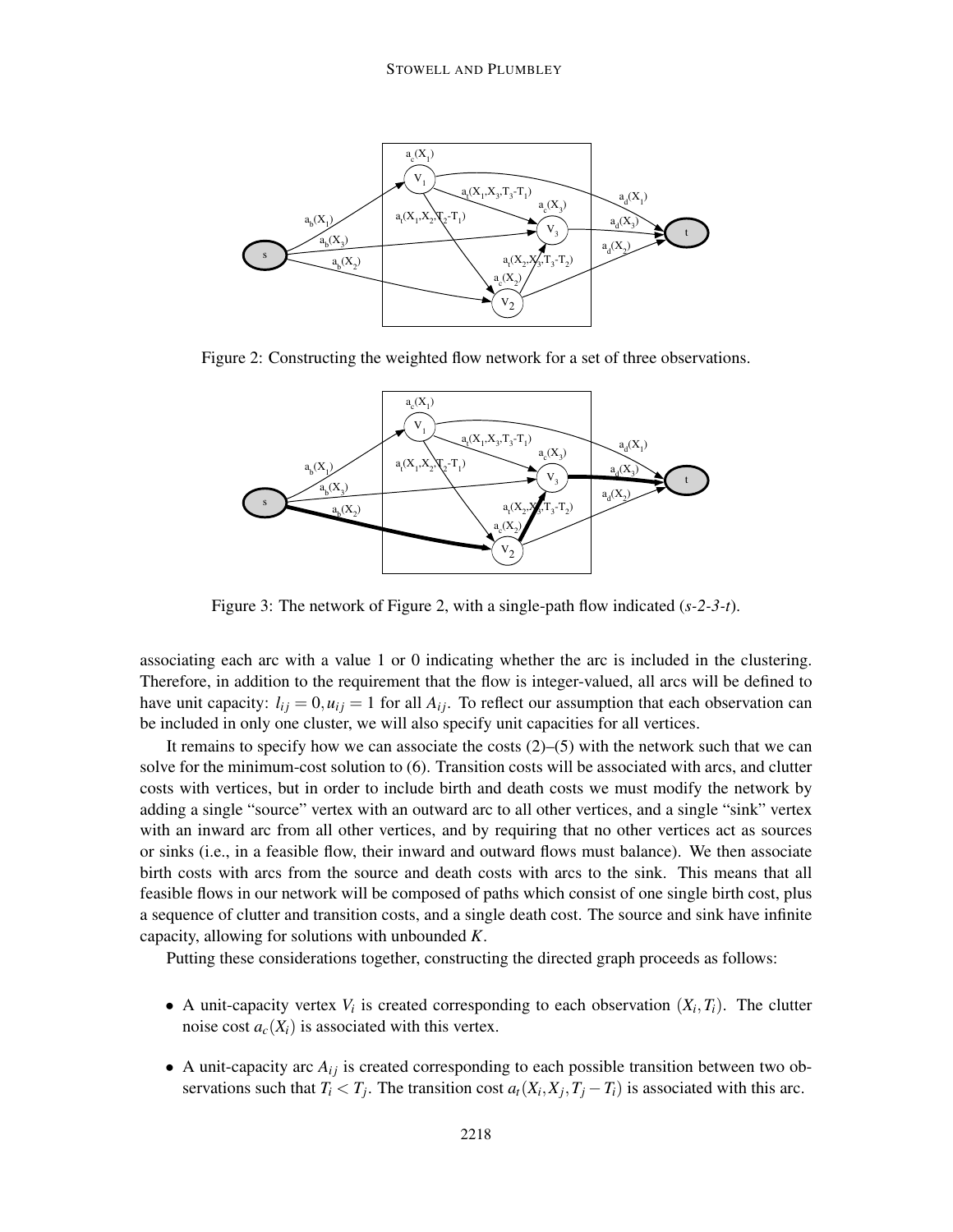- A "source" vertex *s* is added, with one arc *Asi* leading from *s* to each of the observation vertices. The birth cost  $a_b(X_i)$  is associated with each arc  $A_{si}$ .
- A "sink" vertex *t* is added, with one arc  $A_{it}$  leading from each of the observation vertices to *t*. The death cost  $a_d(X_i)$  is associated with each arc  $A_{it}$ .

The temporal ordering of observations means that the graph will contain no cycles.

An illustration of the network constructed for a set of three observations is given in Figure 2. It is clear that any path from the source  $s$  to a sink  $t$  (we call this an  $(s, t)$ -path) visits a sequence of vertices representing a temporal sequence of observations. In the case given in Figure 2, seven different (*s*,*t*)-paths are possible, and various combinations of these can form a feasible flow. For example the flow along the single path *s-2-3-t* highlighted in Figure 3 represents the possibility that the observations  $X_2$  and  $X_3$  were generated by a single MRP while  $X_1$  is clutter: the costs associated with flow along that path (the *path flow*) are related to the birth of *2*, the transition from *2* to *3*, and the death of *3*, plus the clutter noise costs. The cost associated with any single-path flow corresponds to one of the *K* top-level summands in Equation (6). Since in our case each (s,t)-path carries one unit of flow, the *value* of each feasible flow is the number of paths it contains, and corresponds to the number of MRP processes inferred in the data. The total *cost* of each feasible flow is the sum of the path costs contained, and corresponds to the sum calculated in Equation (6).

#### 3.2 Inference

The minimum cost flow in a network constructed according to our scheme corresponds to the clustering with maximum likelihood ratio. So to perform inference we can use existing algorithms that solve minimum-cost flow problems. The *value* of the minimum-cost flow, which gives the number of MRP sources inferred, may be any integer between 0 and *N*.

*Full inference:* We use the Edmonds-Karp algorithm (Bang-Jensen and Gutin, 2007, Chapter 3), which iteratively searches for single paths in a *residual network* representation and does not get trapped in local optima. The Edmonds-Karp algorithm is often used to find maximum-value flow but can be used to optimise cost in our case of binary capacities.

The asymptotic time complexity of the Edmonds-Karp search relates to the number of vertices and arcs as  $O(|V||A|^2)$ . The number of vertices is closely related to the number of observations *N*; since we generate an arc for every possible transition between a pair of observations, |*A*| may be on the order of  $N^2$  in the worst case. Hence we add a constraint in constructing the arcs which is reasonable in many applications: we assert that transitions have an upper limit in the size of the time step, and so we do not create arcs for time separations above some threshold  $\tau_{\text{max}}$ . The cardinality |*A*| is then on the order of *NB* where *B* is the maximum number of observations within a time window of size  $\tau_{\text{max}}$  (and often  $B \ll N$ ).

*Greedy inference:* If faster search is required at the cost of optimality, greedy search strategies are available. One such strategy is to repeatedly apply a minimum-cost path algorithm to the network, at each iteration taking the resulting path as an identified cluster and removing its vertices from the network before the next iteration. Since the graph is acyclic, finding a minimum-cost path can be performed very efficiently with order  $O(|A|+|V|)$  at each iteration (Bang-Jensen and Gutin, 2007, Section 2.3.2); however there is no guarantee of optimality since the overall minimum-cost flow is not guaranteed to be composed of path flows of lowest individual cost. In our experiments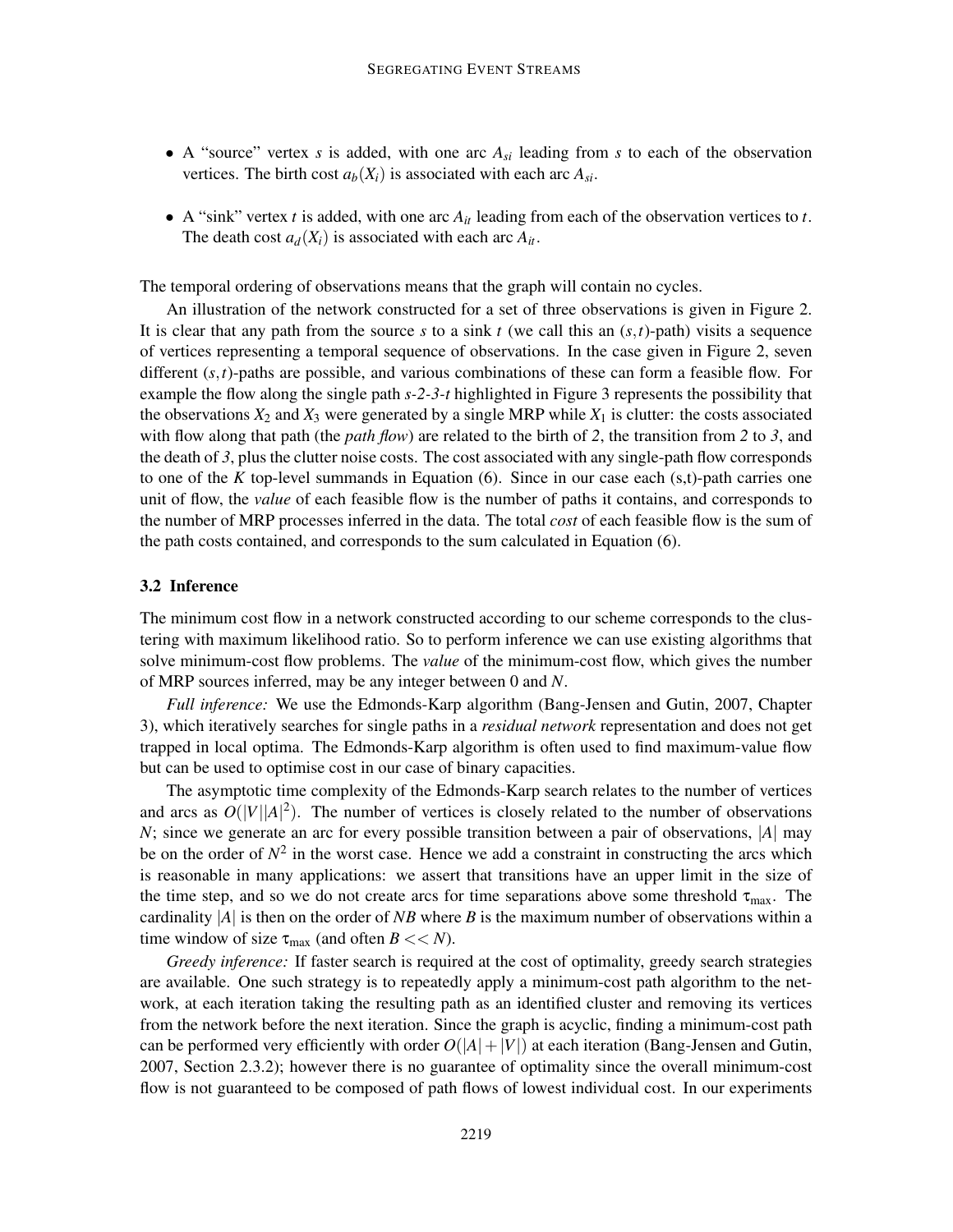we will compare this greedy search empirically against the optimal search (using the same  $\tau_{\text{max}}$ ) threshold for both).

In the present work we primarily consider offline (batch) inference. However, online inference is possible within the same framework, in which new observations are received incrementally by updating the graph as observations arrive. The Edmonds-Karp search cannot be used on such a dynamic network, except by re-starting the search from scratch upon update. Alternative strategies such as those based on cycle-cancelling can be used to provide an updateable inference (Bang-Jensen and Gutin, 2007, Section 3.10.1). The speed of cycle-cancelling relative to Edmonds-Karp may depend on the nature of the data; we implemented both and found the cycle-cancelling relatively slow.

Thus far we have considered inference using a single set of MMRP model parameters, encoded as the costs in (6). It may be of value to evaluate the same data under different MMRP models, in situations where multiple types of MRP process (having different parameters) may be active. Multiple parametrisations cannot be represented together in a single flow network since they would assign conflicting costs to arcs. To accommodate incompatible costs is equivalent to the "multi-commodity" extension of the minimum-cost flow problem, which is NP-complete (Even et al., 1975). However, if the clutter noise model is held constant between two different MMRP inferences, then the two likelihood ratios calculated by (1) can be divided through to give a likelihood ratio between the two. This allows us to choose between possible MMRP models although not to combine them in a single clustering.

To summarise the MMRP inference described in this section: given a set of observations plus MRP process parameters and noise process parameters, one first represents the data as a flow network, with added source and sink nodes, and with costs representing component likelihoods (Section 3.1). One then applies a minimum-cost flow algorithm to the network, such as Edmonds-Karp (which we use for "full inference") or a suboptimal greedy search. Each  $(s,t)$ -path in the resulting minimum-cost flow represents a single cluster (a single MRP sequence) in the maximum-likelihood result, while the nodes which receive no flow represent data to be labelled as noise.

#### 4. Experiments

We have described a multiple Markov renewal process (MMRP) inference technique which takes an MRP model, an iid clutter noise model and a set of timestamped data points, and finds a maximumlikelihood partition of the data into zero or more MRP sequences plus clutter noise. In the following, we will first illustrate its properties with a synthetic experiment designed to explore robustness (Section 4.2). We then apply MMRP inference in two experiments based on applications to audio tracking tasks: a synthetic experiment based on a well-known test of auditory "streaming" (Section 4.3), and an experiment to track multiple singing birds in an audio mixture (Section 4.4). However, we must first consider how to evaluate algorithm outputs.

## 4.1 Evaluation Measures

To judge the empirical performance of our inference procedure, we must determine whether it can correctly separate signal from noise, and whether it can correctly separate each individual MRP sequence into its own stream. MMRP inference can be considered as a clustering task and could be evaluated accordingly. However, the noise cluster is qualitatively different from the MRP clusters,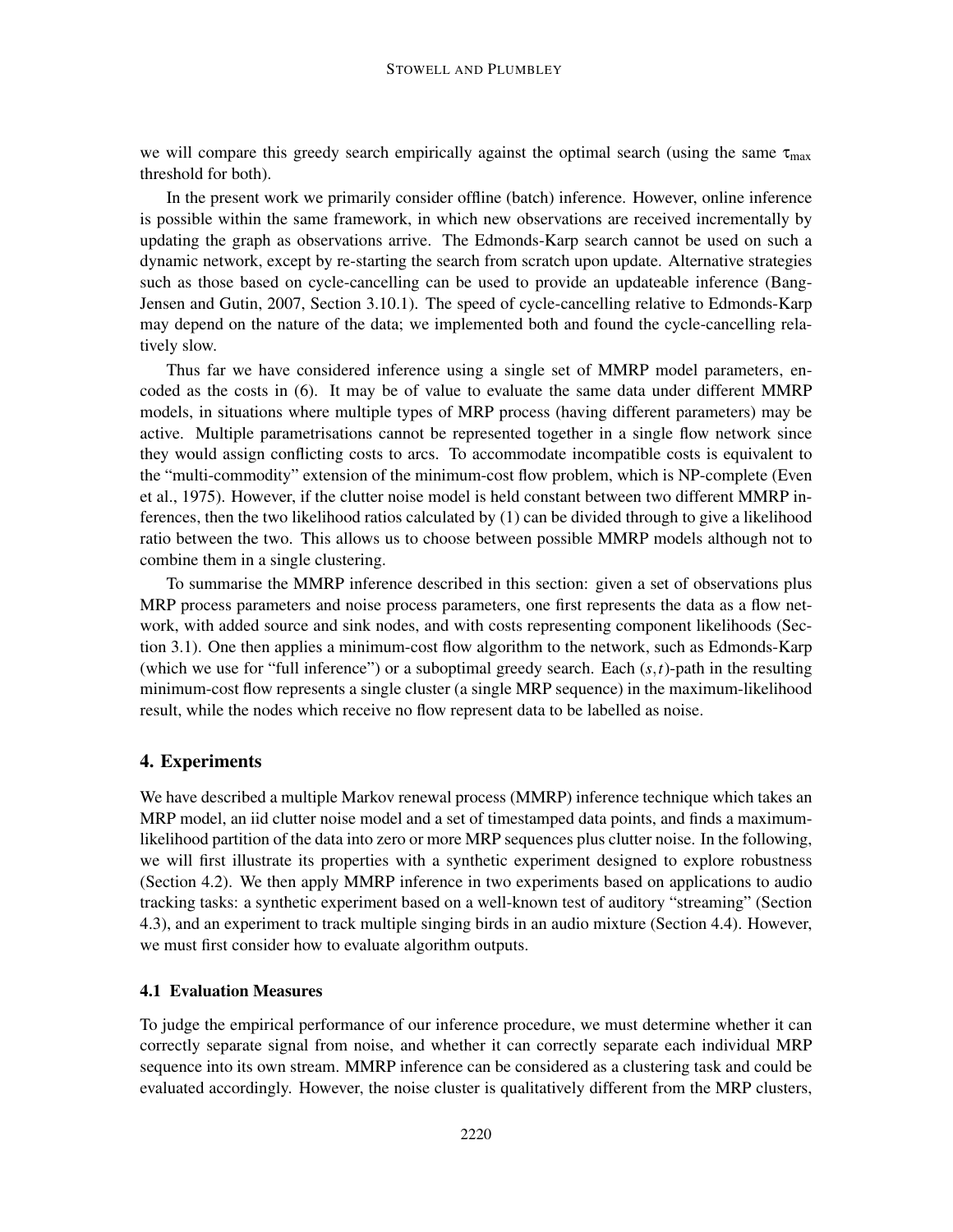and the transitions within MRP sequences are the latent features of primary interest, so we will focus our evaluation measures on signal/noise separation and transitions.

In the following our statistics will be based on the standard F-measure (Witten and Frank, 2005, Chapter 5), which summarises precision and recall as follows:

$$
F = 2 \cdot \frac{\text{precision} \cdot \text{recall}}{\text{precision} + \text{recall}}
$$

$$
= \frac{2t_+}{(2t_+ + f_- + f_+)}
$$
(7)

where  $t_{+}$  is the number of true positive detections,  $f_{+}$  the number of false positive detections (noise data labelled as signal), and *f*<sup>−</sup> the number of false negative detections (signal data labelled as noise).

However, the task for which our MMRP inference is designed is not an ordinary classification task: the signal/noise label for each ground-truth datum can be treated as a class label to be inferred, but the individual signal streams to be recovered do not have labels. To quantify performance we use the F-measure in two ways. The first (which we denote  $F_{SN}$ ) evaluates the signal/noise classification performance without considering the clustering. The second (which we denote  $F_{\text{sistrans}}$ ) evaluates the performance at recovering the *pairwise transitions* that are found in the ground-truth signals, that is, the arcs in the true dependency graph underlying the data. In order to make the two measures relatively independent, we measure  $F_{\text{sigtrans}}$  only on event pairs that have been correctly classified as signal, since otherwise false-positive noise events could have a strong influence on both (see Figure 4). Thus, in the following we use  $F_{SN}$  to measure signal/noise separation and  $F_{\text{sistrans}}$  to determine whether inference is correctly recovering separate streams.

#### 4.2 Synthetic Experiment I: MMRP Generated Data

We designed a synthetic experiment to generate data under the MMRP model described in previous sections, with user-specified parameters including birth intensity, death probability, and clutter noise intensity. The test was conducted with state *X* defined on a discrete alphabet and continuous time *T*, and the transition network among states and times was algorithmically generated as follows: for each state, a random subset of possible next states was selected, with the number of out-arcs dependent on the user-specified sparsity of the transition model. The weights of the out-arcs were sampled as a multinomial distribution (sampled from a symmetric Dirichlet distribution with  $\alpha = 1$ ). Each out-arc was also associated with a density on the size of the time gap to the next event, taking a log-normal distribution with a mean randomly sampled from a log-normal parent distribution. To create an observation set, a set of birth events and clutter events were sampled independently from their Poisson distributions, and then each birth event was used as the starting point to sample a single  $\{(X,T)\}\$  sequence using the death probability and the transition network. The intensities for the birth process and the noise process were uniform across the alphabet of states, and so in the following we parametrise them by their intensity along the time axis only. Similarly, in the present experiment we held death probability as uniform across state. Observation sets and noise events were sampled within a time window of fixed duration. We used a signal-to-noise ratio (SNR) parameter to control the intensity of noise observations  $(\lambda_c)$  in relation to that of signal observations:

$$
\lambda_c = \frac{\lambda_b}{p_d} \cdot \text{SNR}.
$$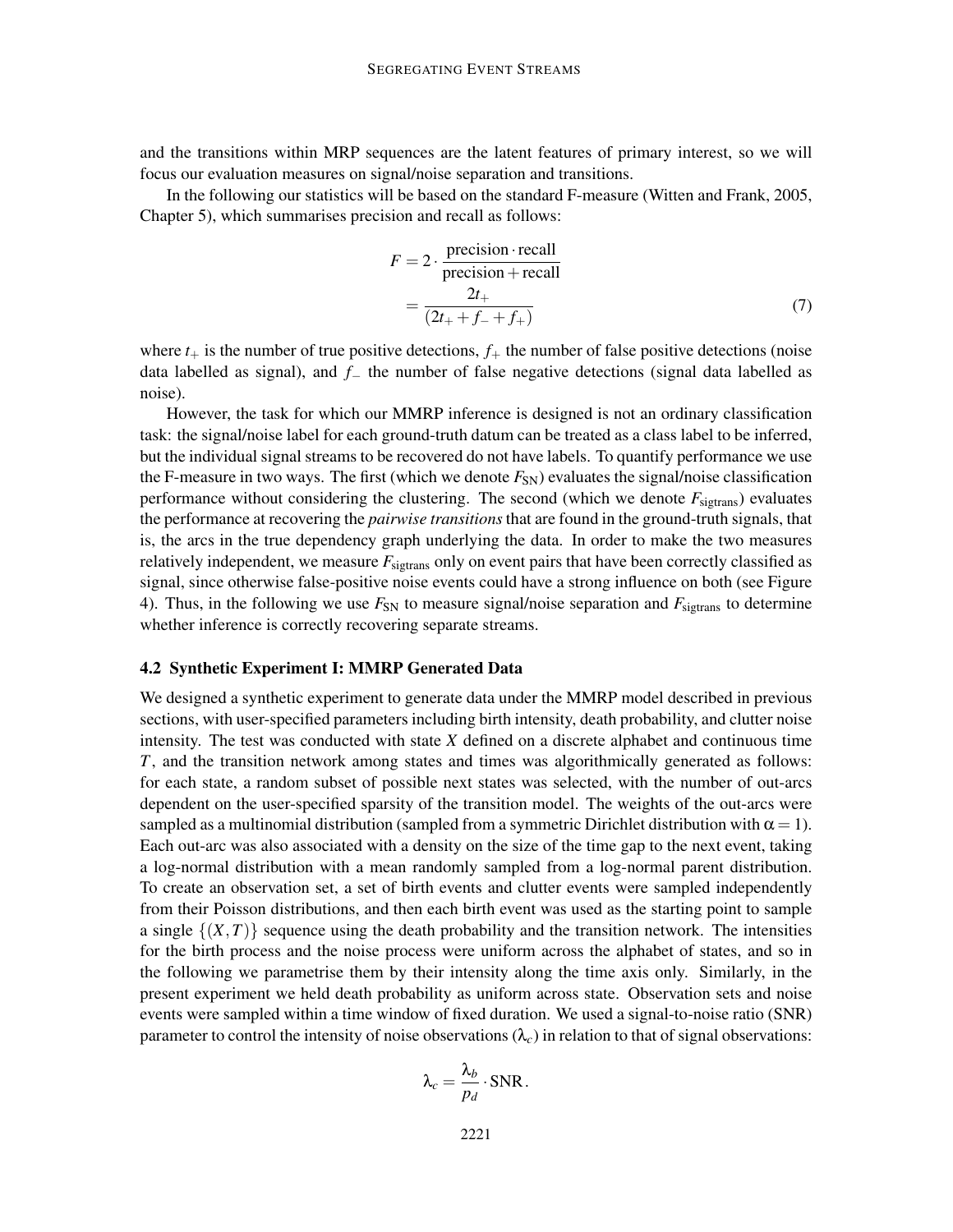

Figure 4: Illustration of errors reflected in  $F_{\text{sietrans}}$ . The upper diagram shows a hypothetical groundtruth transition through a sequence of five observations (circles) accompanied by clutter noise (crosses). The lower diagram shows what would happen if inference missed one of those observations out of the chain, resulting in one false-positive (dashed arrow) for a transition that does not exist in the ground-truth. If the "skipped" observation is labelled as noise then the two false-negative arcs (dotted arrows) would not be considered in  $F_{\text{sigtrans}}$  (its omission would already be represented in the  $F_{\text{SN}}$  statistic): considering the false-positive and the two true-positives and applying  $(7)$ , the  $F_{\text{sigtrans}}$  value then is  $\overline{2}$  $\frac{2}{3}$ . If the "skipped" observation is labelled as signal then the false-negative arcs are also considered and  $F_{\text{sigtrans}}$  is  $\frac{2}{5}$ .

The factor of  $p_d$  appears as well as the birth intensity  $(\lambda_b)$  because the SNR relates to the count of all signal observations (not just births), and for a fixed death probability we have a geometric distribution over the number of detections per birth with expected value 1/*pd*.

To evaluate performance of our inference applied to such data, we repeatedly generated observation sets as described, and ran both the greedy and full inference algorithms on the data. Unless otherwise stated, for all synthesis runs we used the following parameters: alphabet size 10, SNR 0 dB, birth intensity 0.2 per second, death probability 0.1, observation duration 40 seconds. (We also ran tests with alphabet size 100, obtaining very similar results, and so we have not included those.) In each case a transition network was generated with a sparsity of 50%, and the parent distribution for the transition time densities was a log-normal centred on 1 second with a standard deviation of 1; distributions for each transition arc were log-normal with mean sampled from that parent distribution and a standard deviation of 0.1.

The chosen setting for death probability implies an expected chain length of 10 emissions for a single MRP source. Together with the the birth intensity and SNR this implies that a typical generated observation set would consist of 160 observations, half being signal and half noise. Empirically, each of our observation sets had a mean polyphony (the number of simultaneously active sources) varying from around 0.1 to 4.5, with substantial variation in the polyphony during the course of each (generally 0–10).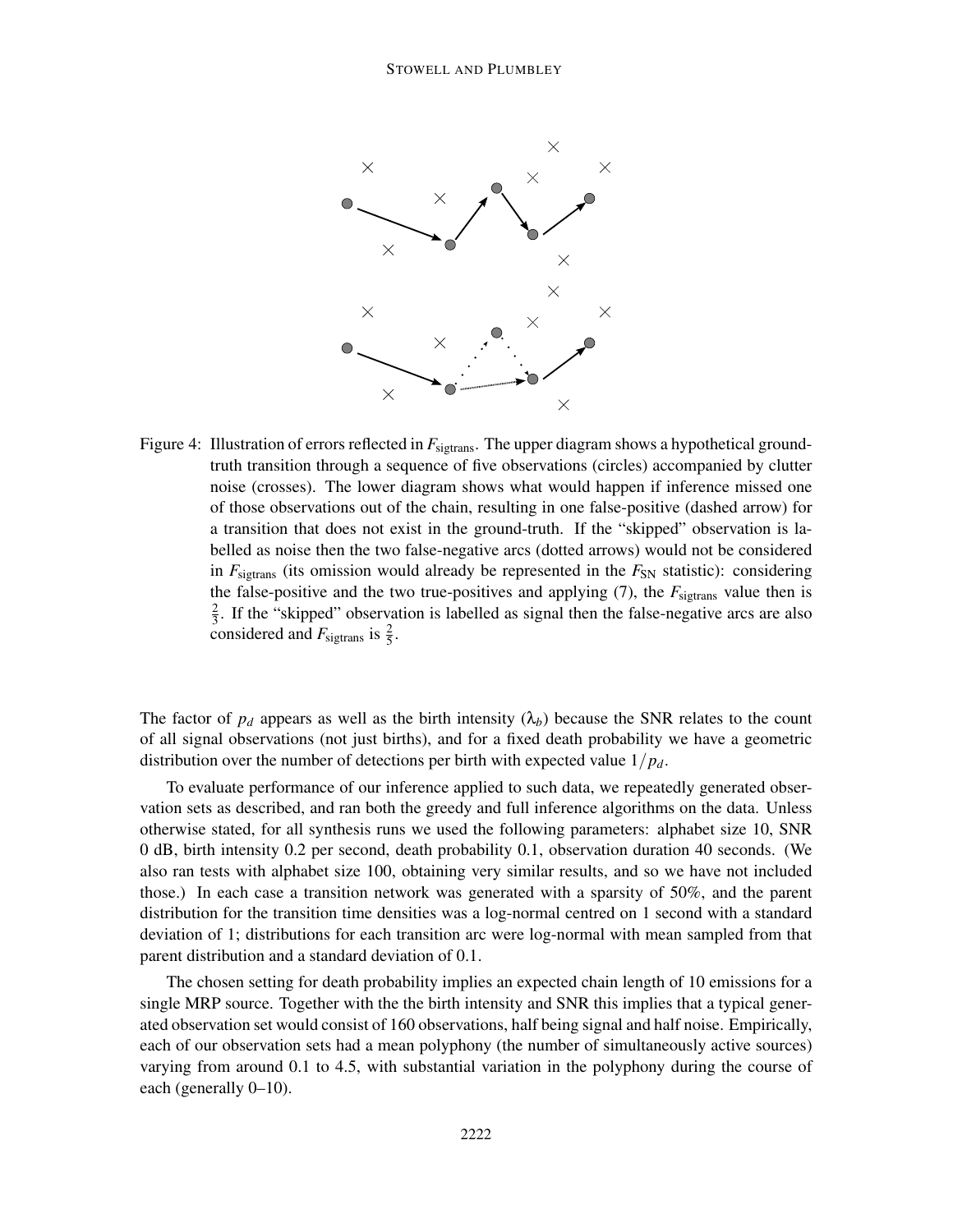

Figure 5: Performance of the full and greedy inference algorithms with varying SNR. Plots show the F-measure for signal/noise separation  $(F_{SN}$ , upper left) and signal transitions  $(F_{\text{sibrans}})$ upper right), as well as the measured runtime (lower). Means and confidence intervals are shown, taken over 20 independent runs. States are defined on an alphabet of size 10, and transition sparsity set at 10% or 50% (alternating runs). In this plot, we also compare birth intensities  $(\lambda_b)$  of 0.1 and 0.2.

Results were evaluated using the  $F_{SN}$  and  $F_{\text{sigtrans}}$  measures described in Section 4.1. For our first test, the algorithms were supplied with the true model parameters  $p_b$ ,  $f_X$ ,  $p_d$ ,  $p_c$  to calculate (6). Figure 5 shows how performance varies with SNR. In this synthetic experiment, the separation of signal and noise (measured by  $F_{SN}$ ) is strong at high SNRs and falls off a little as the SNR approaches zero. With very adverse SNR (-12 dB) performance drops off noticeably. This is the case for both the full and greedy algorithms. The  $F_{\text{sigtrans}}$  measure shows a milder decline with SNR, but also notable differences between the full and greedy inference, with a consistent benefit in accurate recovery of transitions if the full inference is used. We also show the measured runtime in Figure 5: the increased accuracy of full inference in recovering signal transitions comes at a cost of increased runtime, especially under adverse SNRs (because of the larger number of noise events generated).

In order to study the sensitivity of inference to misspecified or unknown parameters, we also ran the same test but with systematically misspecified parameters for inference. This is important not only because we seek a robust algorithm, but also because parameters such as the birth density and death probability together imply approximate expectations about the level of polyphony in the signal. Since one advantage of our approach is that it infers an arbitrary number of signal sequences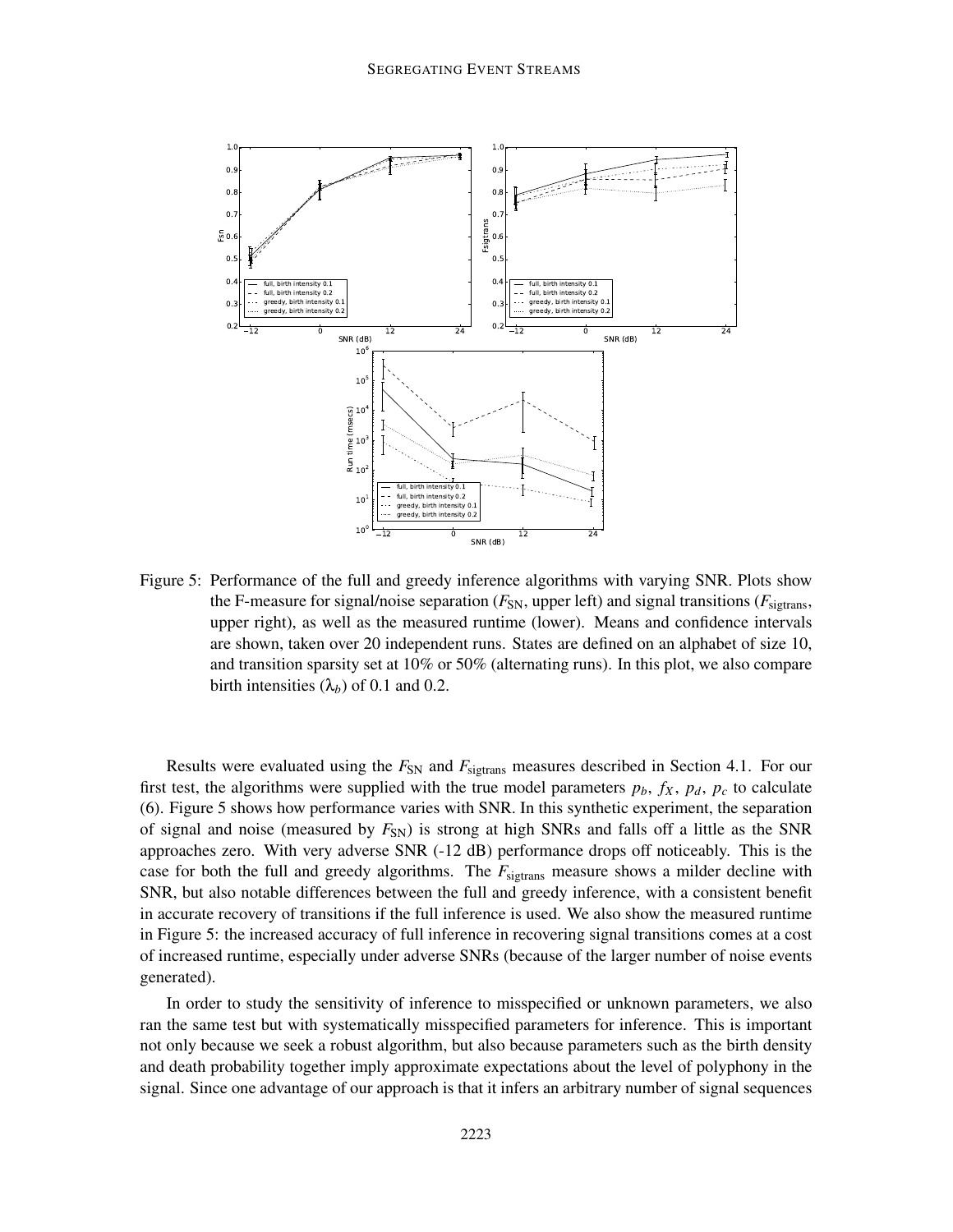in the data, we are interested to determine whether the correctness of these parameters is crucial for successful inference.

Results are shown in Figure 6. We see that both algorithms (greedy and full) are robust to poor estimation of the birth density, death probability and SNR. The advantage of full over greedy inference is maintained at around five percentage points in  $F_{\text{sigtrans}}$  through most of these varied conditions.

We also tested misspecification of transition probabilities. In order to create a controllable amount of misspecification we implemented a stochastic degradation of the transition density information: given a degradation parameter  $d \in [0,1]$ , for every state in the transition table with probability *d* we resampled the set of out-arc weights; and then for each out-arc separately, with probability *d* we resampled the mean of its log-normal density over time. This gave a stochastic corruption of the transition probability which could range from moderate to very strong. Results (Figure 6) show that misspecification of the transition probabilities exhibits a strong effect compared against the other variations: the algorithms are relatively robust up to around  $10\%$  degradation, but  $F_{\text{sidrans}}$  in particular falls dramatically when the transition probabilities become badly corrupted. This reflects the fact that the transition probabilities encode the key structural distinction between signal and noise, *and* the key information that one could use to disambiguate two co-occurring signal streams.

We also investigated how inference may degrade when conditions fail to match some of the assumptions of the model: in many applications there may be missed detections, or noise may not be truly independent but exhibit correlations with the signal. Figure 7 shows the performance of inference as these issues are progressively introduced into the data. Missed detections were simulated by omitting observations at random; noise correlations were simulated by selecting a controllable fraction of the noise observations, and modifying those noise observations to have the same state and very similar time position as a randomly-selected signal datum. The algorithms appear moderately robust to such problems:  $F_{SN}$  progressively deteriorates as the proportion of issues increases, but  $F_{\text{sigtrans}}$  exhibits notable strong declines down toward chance performance with strong degradation. However, the algorithms (both greedy and full) are robust to moderate violations of the assumptions.

However, we also noticed that correlated noise led to a significant increase in algorithm runtime. This is plotted in Figure 8, showing that correlated noise beyond 25% can lead to run-times which are orders of magnitude longer, even though the data under consideration has the same number of observations and the same ratio of signal and noise observations. This occurs in the full algorithm, and also in the greedy algorithm though with less severity. We propose that the reason for this is that when the flow network includes many search paths which are extremely similar for example differing only in the choice of a particular signal datum or a competing noise datum, both at the same location and thus with the same likelihood—then this can create a combinatorial explosion of paths that must be explicitly searched. Standard network search algorithms use branch-and-bound-type optimisation to avoid explicit recursion into many of the candidate paths (Papadimitriou and Steiglitz, 2000). This optimisation ignores search paths which have no possibility of improving on a locally cached result, and so speeds up search while still finding the global optimum. The effect of this optimisation is weakened when many paths have very similar costs, and search time increases in practice even though the formal size of the problem is no different.

To summarise the observations made in this experiment, we find that MMRP inference is generally quite robust to variations in conditions and model parameters. The greedy algorithm achieves performance close to that of the full algorithm in most cases, although the full algorithm consistently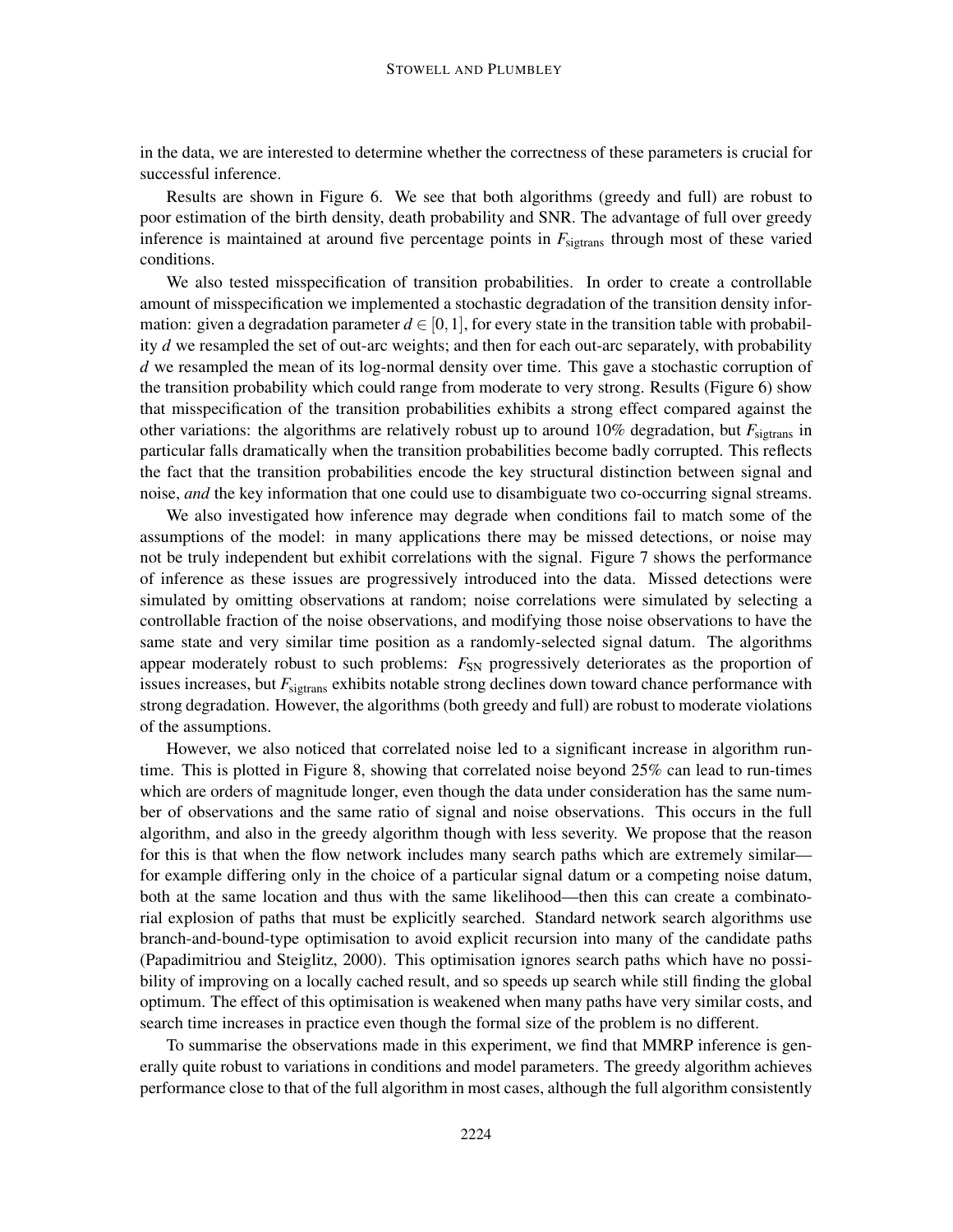

Figure 6: Sensitivity of inference to misspecified parameters. Plots are as in Figure 5 but showing how performance varies with mismatch between the true and specified parameters for the birth density, death probability, SNR, and transition density. SNR is fixed at 12 dB for all plots, except in the SNR plot for which we average over runs with true  $SNR \in 0, 6, 12$  dB to confirm that SNR sensitivity does not vary strongly with SNR.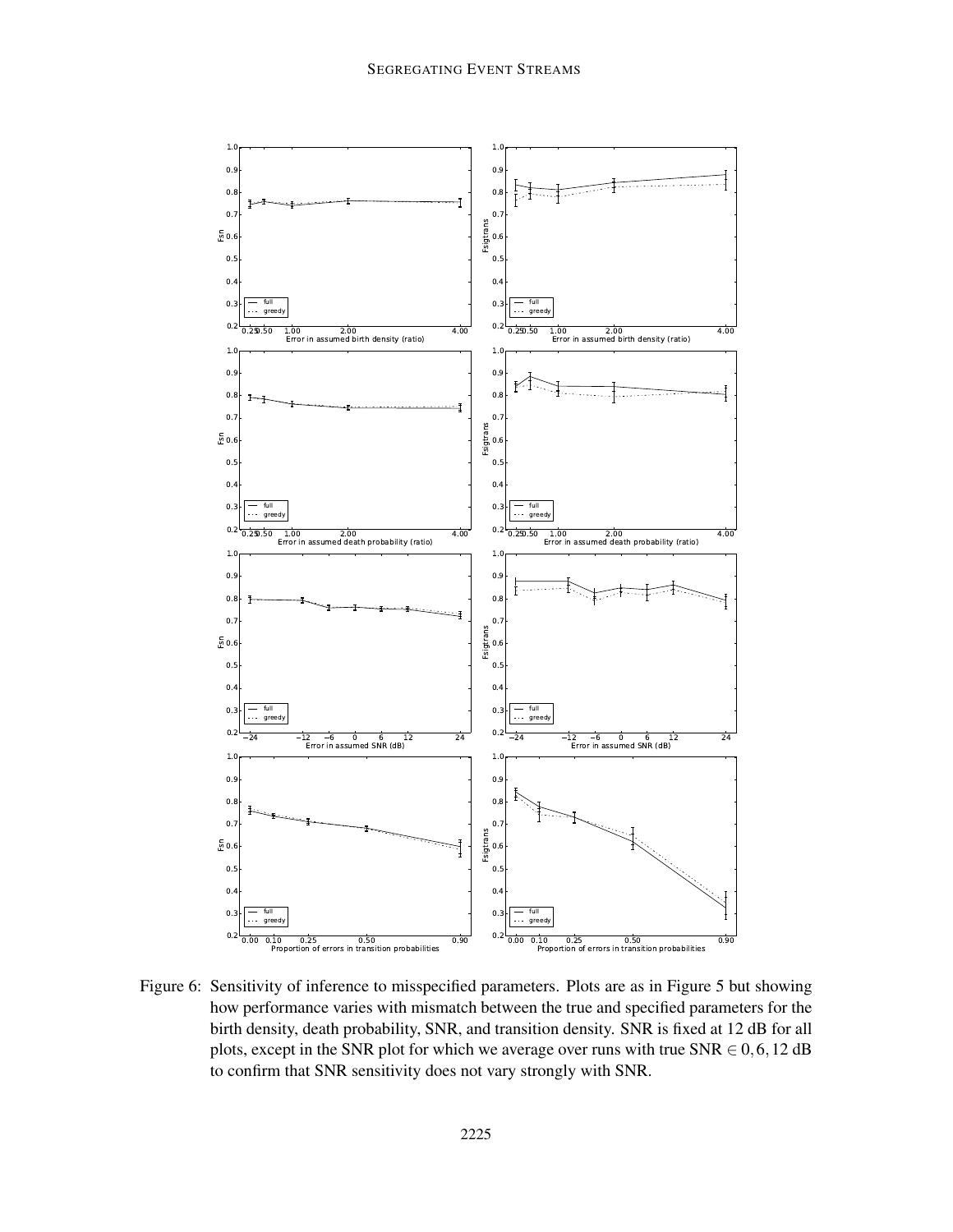

Figure 7: Sensitivity of inference to missed data and correlated noise. Plots are as in Figure 6 but showing how performance varies when some detections are missed, and when noise is not independent but correlated with signal.



Figure 8: Algorithm run-time for the correlated-noise test of Figure 7.

achieves stronger  $F_{\text{sigtrans}}$  in all but some strongly adverse conditions. This shows empirically that the greedy algorithm has a tendency to find local optima, and the results suggest these local optima reflect not so much issues in signal/noise discrimination but "crossed wires" in MRP sequences. The most critical parameter for successful MMRP inference appears to be the transition probability structure rather than assumptions about birth/death probabilities, which accords with our intuition that the Markov structure of the sequences is the source of the discriminative power. As well as the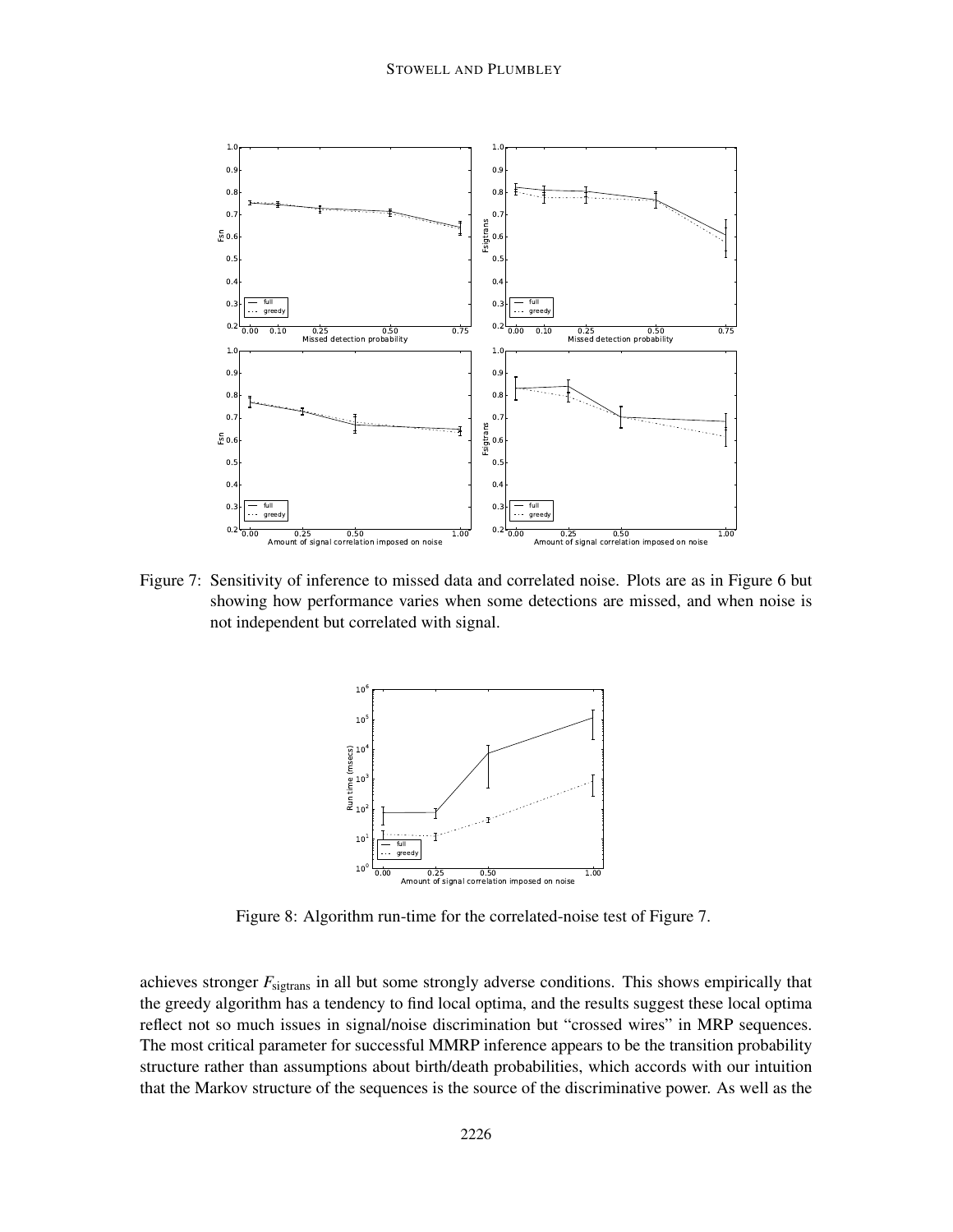

Figure 9: Examples of sequences generated by strict locked ABABAB repetition (top), and by sim-Examples of sequences generated by since focked *f* EFER in repeation (top), and by similar generators but with time offsets affected by process noise reflecting either coherent  $(ABABAB, middle)$  or segregated  $(A.A.A.$  and  $B.B.B.$ , bottom) dependency structure.

transition structure, another important consideration is signal/noise correlation, which in the present experiment can lead to impaired  $F_{\text{sigtrans}}$  results as well as notably increased computation time.

### 4.3 Synthetic Experiment II: Auditory Streaming

To illustrate the relevance of our algorithm to the multi-source tracking required in tasks such as machine listening (or computational auditory scene analysis), we next consider a synthetic experiment inspired by the classic "audio streaming" experiments used to explore human auditory grouping of sound sequences (Winkler et al., 2012). In this context the MRP model might be taken to represent not necessarily a model of how event sequences were generated, but a compact model of expectations about event sequences that can be used for computational tasks such as auditory streaming.

A strictly alternating sequence of the form ABABAB. . . , where A and B are different tones (Figure 9, top row), can be interpreted either as a single alternating sequence (the "coherent" interpretation) or as a simultaneous but out-of-phase pair of constant sequences (the "segregated" interpretation). Various factors can lead an observer to prefer one interpretation or the other; here we focus on the case where drift in the timing of the events makes one or the other model more likely (Cusack and Roberts, 2000, Experiment 2). If the sequences drift such that the phase of the As and Bs remain in constant relationship (Figure 9, second row), this is consistent with a "coherent" alternating generator, though may by chance be generated by a "segregated" pair of generators. If the sequences drift such that the phase relationship is not maintained (third row), then this is inconsistent with the "coherent" model but consistent with the "segregated" model. We can generate data with these properties and observe how the MMRP inference behaves under the assumptions of each model.

For our synthetic experiment we defined two separate MRP transition models (one "coherent" and one "segregated") to emit values in a one-dimensional state space  $X \in \mathbb{R}$ . Each model was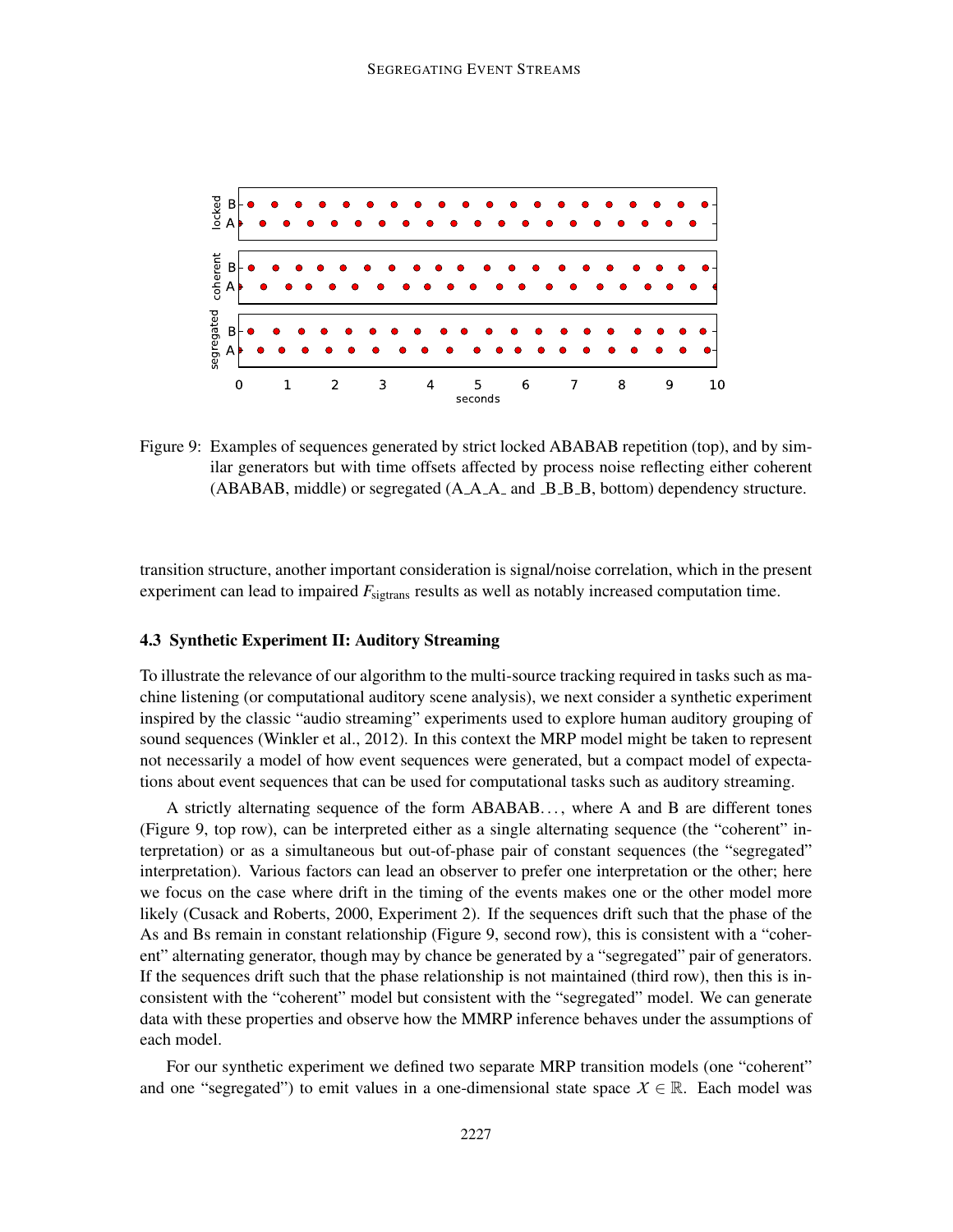

Figure 10: MRP transition probability densities for the two synthetic models: coherent (left) and segregated (right). The coherent model uses two Gaussians centred on 0.25 sec and  $\pm$ 5 in state, while the segregated model uses one Gaussian centred on 0.5 sec and 0 in state. For each Gaussian, the standard deviation is 0.1 in state and 0.2 in log-time-delta.

specified by a Gaussian mixture probability distribution defined on state-delta and log-time-delta:

$$
P(\tau_{n+1} \leq t, X_{n+1} = j \mid X_n = i) = f(X_{n+1} - X_n, \log \tau_{n+1}).
$$

Figure 10 illustrates the transition models. Time differences here are modelled as log-Gaussian to reflect a simple yet perceptually plausible model for lower-bounded time intervals. The variance of the Gaussian components leads to process noise, and the two models tend to output different sequences in general. We also define a "locked" model for generation only, which generates a strict ABABAB sequence with no process noise. Its emissions could in principle be explained by either of the two other models.

These models served two roles in our experiment, to synthesise data and to analyse it. For synthesis, we generated four simultaneous sequences each with a random offset in state space, and we also added iid Poisson clutter noise in the same region of state space, whose intensity is held constant within each run to create a given SNR. In the case of the segregated model, each generator was a pair of such models, independent except for the initial phase and offset, generating As and Bs as was done in Figure 10. In this experiment we did not use probabilistic births or deaths during synthesis, instead generating a fixed polyphony lasting the whole of the excerpt. For MMRP inference we used fixed parameters derived from the SNR value and an arbitrary death probability of 0.033. The following relationships show how to derive the birth and clutter likelihood parameters from the SNR value expressed as a ratio:

$$
p_b = \frac{\text{SNR} \cdot p_d}{1 + \text{SNR}},
$$
  
\n
$$
p_c = \frac{1}{1 + \text{SNR}}.
$$
\n(8)

The factor of  $p_d$  enters into the calculation of  $p_b$  for the reasons described in Section 4.2.

The first column of Figure 11 shows the results of generating data under the locked, coherent and segregated models, with two generated sequences present in each case. The second column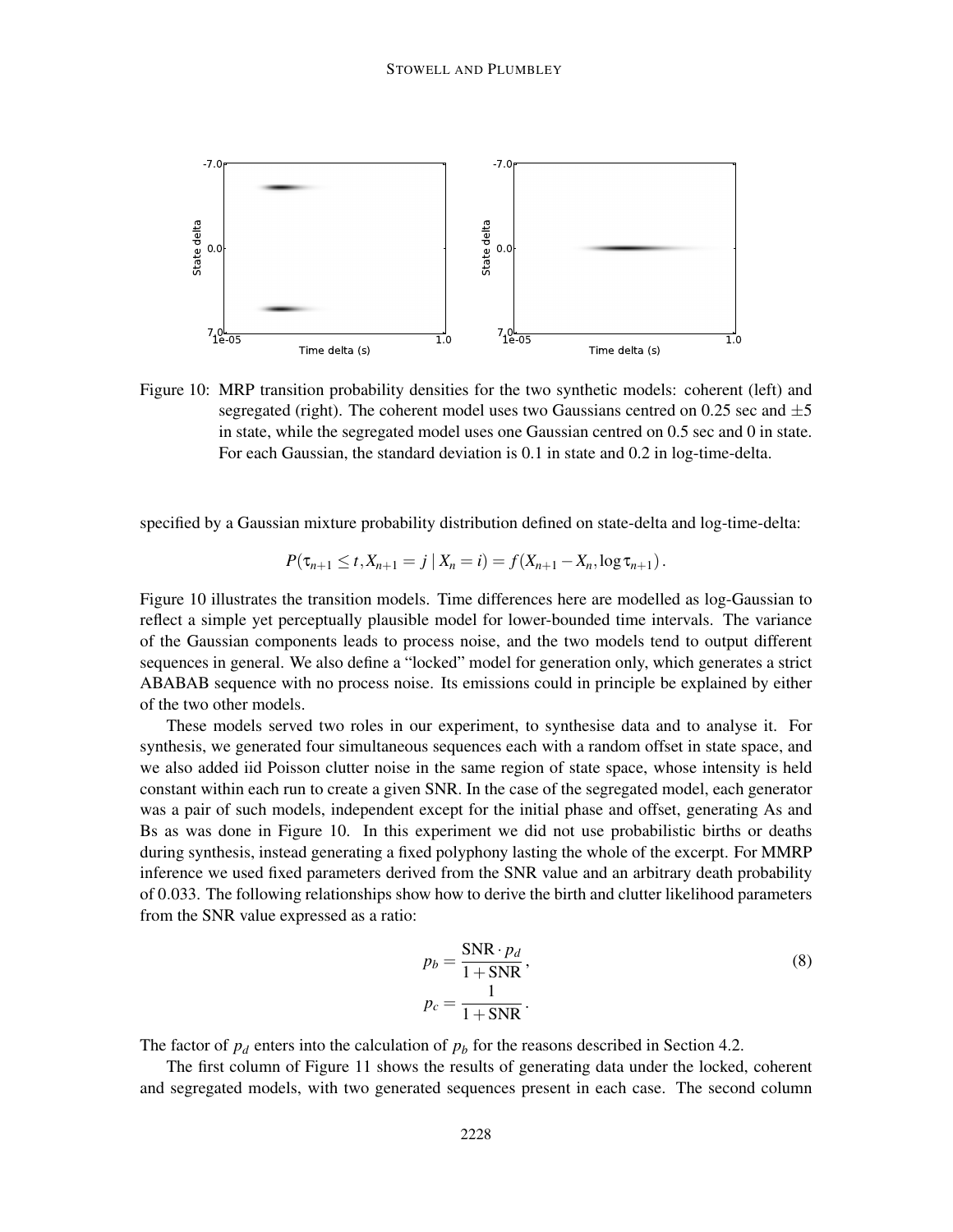

Figure 11: Results of generating observations under the locked, coherent or segregated model (in each row), and then analysing them using the coherent model or the segregated model (final two columns). Note that we have selected an example with clear pitch separation between streams, for visual clarity: in general, and in our tests with four streams, sequences often overlap in pitch and are not so obviously separable.

shows the sequences with added clutter noise at an SNR of -12 dB. The final two columns show the maximum-likelihood signal sequences inferred under the coherent and the segregated model. The MMRP inference typically extracts clear traces corresponding to the ground-truth signals, even in strongly adverse SNR. It is visually evident in the first column that the generated sequences in the middle row have some drift in their rate, but stay in order, while the As and Bs in the bottom row drift relative to each other and do not maintain order. This leads to unlikely emission sequences as judged by the coherent model, and so the coherent model finds the maximum-likelihood solution to be that with no sequences (the blank plot in the figure). Inference using the segregated model extracts traces in all three cases, since the phase-locked drift of the coherent model is not unlikely under the segregated model.

To evaluate MMRP inference in this case, we ran this process multiple times, varying the SNR level and whether the true SNR was known to the algorithm. When not known, the SNR estimate was arbitrarily held fixed at 0 dB. For each setting we conducted 20 runs and recorded the  $F_{SN}$  and  $F_{\text{sigrans}}$  statistics. Figure 12 illustrates the results, showing broad consistency with the previous experiment. Recovery performance is very strong in all but the most adverse conditions, in most cases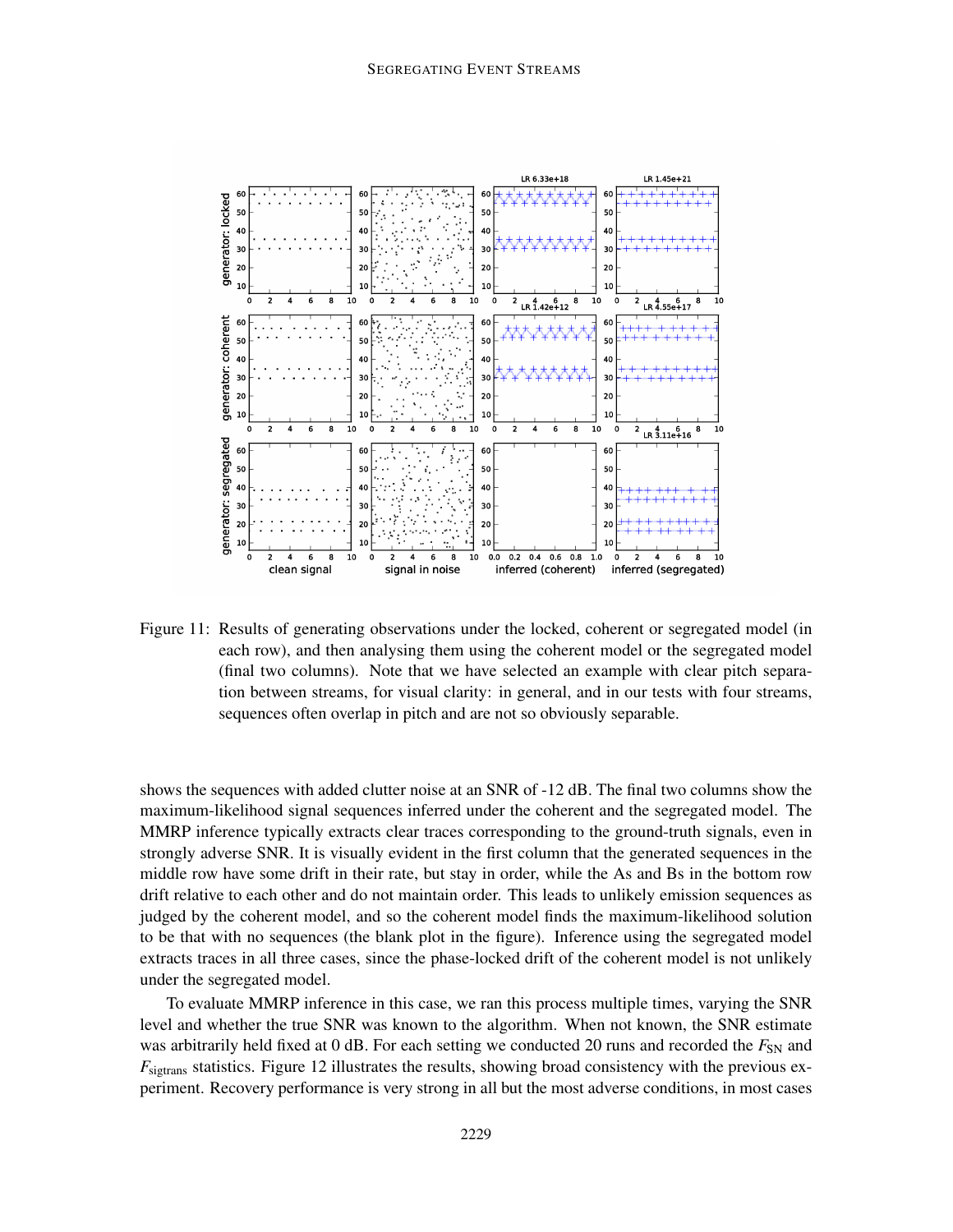

Figure 12: F-measure for signal/noise separation  $(F_{SN})$  and transitions  $(F_{\text{sigtrans}})$ . The ground truth in each case is a combination of four ABABAB streams, generated via the coherent or segregated cases (20 runs of each type). Means and standard errors are shown; the vertical axis is reverse-log-scaled so that the results very near 1.0 can be distinguished.

being well above 0.95. For these particular scenarios, signal/noise discrimination is impaired under the strongest condition tested (SNR -24 dB), but under other conditions the recovery is good, and *F*sigtrans remains strong in all runs. As in the previous experiment, full inference shows a consistent advantage over the greedy inference, though this tails off at -24 dB SNR. In this test, knowledge of the true SNR gives a further boost in the performance of MMRP inference.

## 4.4 Birdsong Audio Experiment

Many natural sound sources produce signals with structured patterns of emissions and silence, for example birdsong or footsteps. As in the previous experiment inspired by auditory streaming, if we model these natural sound sources with an MRP then our inference procedure should be able to separate multiple simultaneous "streams" of emissions. In the following experiment we studied the ability of our inference to perform this separation in data derived from audio signals containing multiple instances of a species of bird common in many European countries, the Common Chiffchaff (Salomon and Hemim, 1992). Chiffchaff song consists of sequences of typical length 8–20 "syllables". Each syllable is a pitched note consisting of a downward chirp to a briefly-held tone in the region of 5–8 kHz. Syllables are separated by around 0.2–0.3 seconds. The exact note sequence has not to our knowledge been studied in detail; it appears to exhibit only short-range dependency, and is thus amenable to analysis under Markovian assumptions.

#### 4.4.1 DATA PREPARATION

To aid reproducibility, we used recordings from the Xeno Canto database of publicly-available bird recordings.<sup>1</sup> We located 25 recordings of song of the Chiffchaff (species *Phylloscopus collybita*) recorded in Europe (excluding any recordings marked as having "deviant" song or uncertain species identity; also excluding *calls* which are different from *song* in sound and function). The recordings used are listed in Table 1. We converted the recordings to 44.1 kHz mono wave files, high-pass filtered them at 2 kHz, and normalised the amplitude of each file. File durations varied from 8.5

<sup>1.</sup> Available at http://www.xeno-canto.org/europe.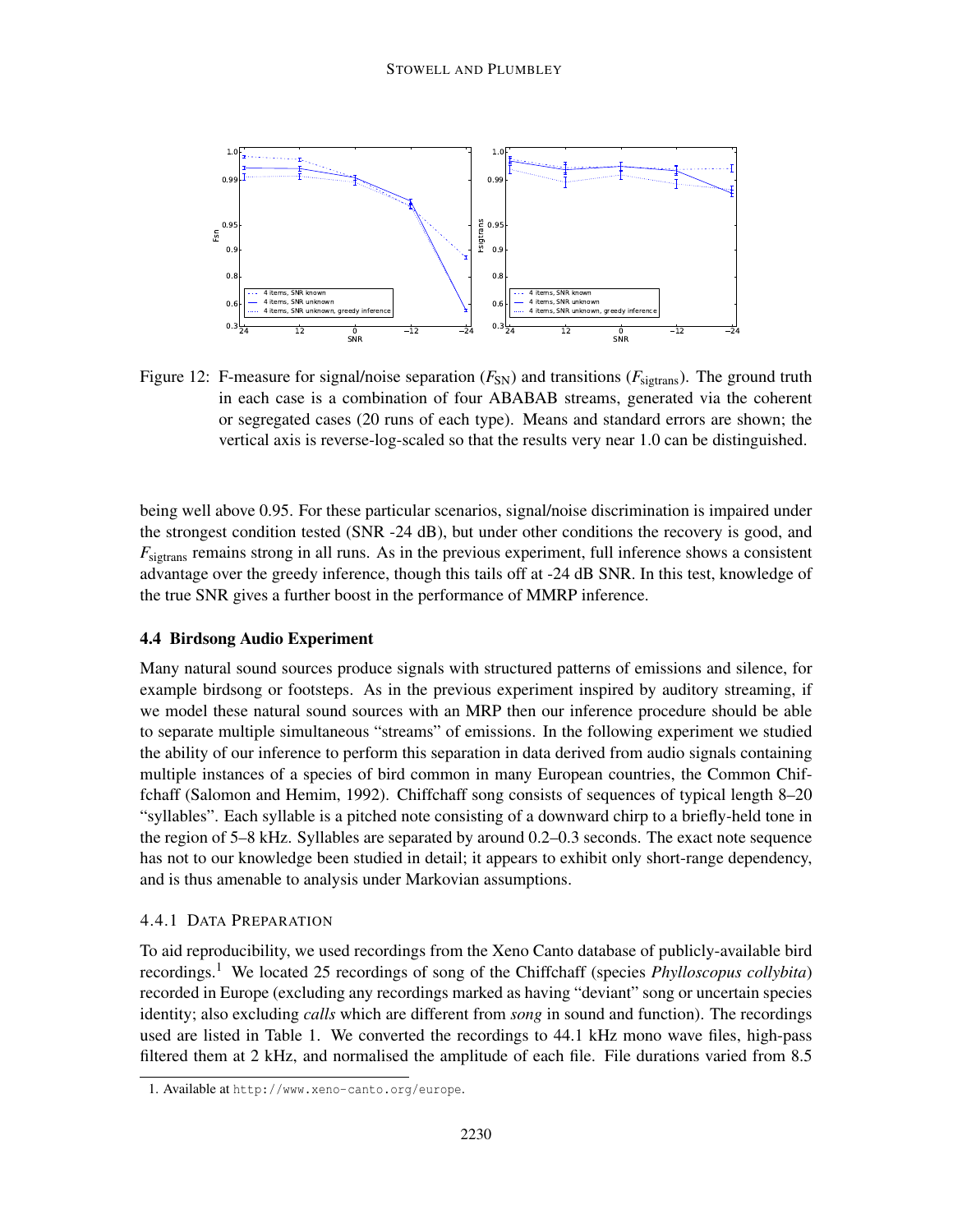| ID       | Country | ID      | Country |
|----------|---------|---------|---------|
| XC103404 | pl      | XC48263 | no      |
| XC25760  | dn      | XC48383 | de      |
| XC26762  | se      | XC54052 | it      |
| XC28027  | de      | XC55168 | fr      |
| XC29706  | se      | XC56298 | de      |
| XC31881  | nl      | XC56410 | ru      |
| XC32011  | nl      | XC57168 | fr      |
| XC32094  | no      | XC65140 | es      |
| XC35097  | es      | XC77394 | dk      |
| XC35974  | CZ.     | XC77442 | se      |
| XC36603  | CZ.     | XC97737 | иk      |
| XC36902  | nl      | XC99469 | pl      |
| XC46524  | nl      |         |         |

Table 1: Chiffchaff audio samples used in our data set, giving the Xeno Canto ID and the country code. Each recording can be accessed via a URL such as http://www.xeno-canto.org/XC103404, and the data set is also archived at http://archive.org/details/chiffchaff25.

seconds to many minutes, so to create a set of independent audio samples which could be mixed together to create mixtures with overlapping bouts of song, audio files were each trimmed automatically to their highest-amplitude 8.5-second segment. Source code for these preprocessing steps are published along with the full code.<sup>2</sup>

Each audio file was analysed separately to create training data; during testing, audio files were digitally mixed in groups of one to five files.

In order to convert an audio file into a sequence of events amenable to MMRP inference, we used spectro-temporal cross-correlation to detect individual syllables of song, as used by Osiejuk (2000). We designed a spectrotemporal template using a Gaussian mixture (GM) to represent the main characteristics of a single Chiffchaff syllable, a downward chirp to a briefly-held note (Figure 13). The GM was modelled on a Chiffchaff recording from Xeno Canto which was not included in our main data set (ID number XC48101). Then to analyse an audio file we converted the file into a spectrogram representation (512 samples per frame, 50% overlap between frames, Hann window), and converted the GM to a sampled grid template with the same time-frequency granularity as the spectrogram, before sliding the grid template along the time axis and along the frequency axis (between 3–8 kHz), evaluating the correlation between the template and spectrogram at each location. Correlation values were treated as detections if they were local peaks with value greater than a threshold correlation of 0.8.

Such cross-correlation detection applied to an audio file produces a set of observations, each having a time and frequency offset and a correlation strength (Figure 14). It typically contains one detection for every Chiffchaff syllable, with occasional doubled detections and spurious noise detections. When applied to mixtures of audio, this produces data appropriate for MMRP inference.

<sup>2.</sup> Available at https://code.soundsoftware.ac.uk/projects/markovrenewal.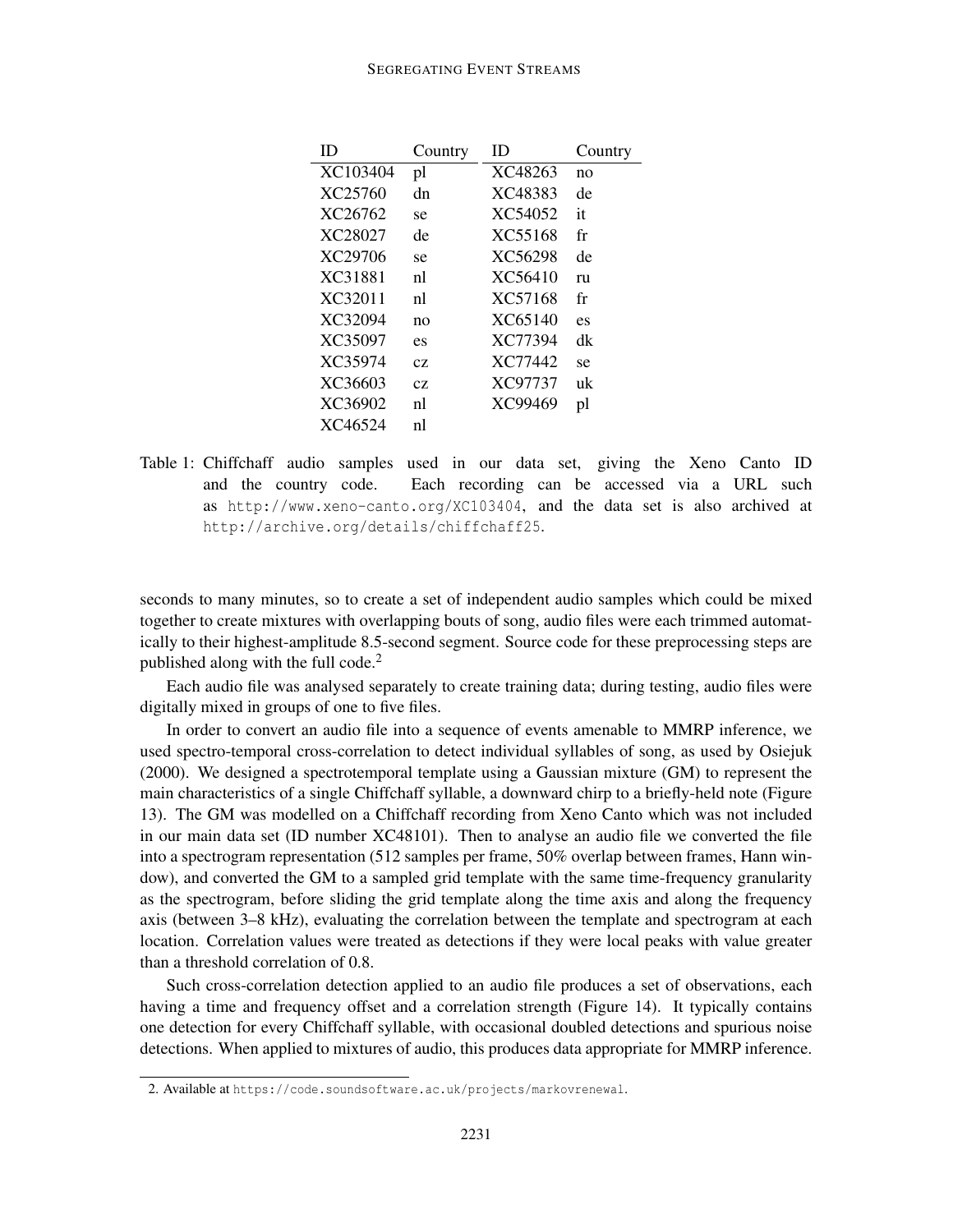

Figure 13: Template used for spectro-temporal cross-correlation detection. The downward and horizontal bars have equal total weight; the latter appears darker because shorter. The template is a manually-constructed Gaussian mixture model having 40 components. It is then used for signal pre-processing both during training and testing.



Figure 14: Example of cross-correlation detection: excerpt of spectrogram shown (top), and the corresponding detections (bottom). In the lower image, bold lines represent detections treated as "signal" in the filtering used for training, while the fainter lines represent detections used to train the noise model.

Note that the noise detections often have relatively strong signal correlations, as seen in Figure 14. From our first experiment (Section 4.2) we expect this to have an effect primarily on runtime, though it may also be an issue for performance. We will consider this in light of the results.

In order to derive a Gaussian mixture model (GMM) transition probability model from monophonic Chiffchaff training data, for each audio file in a training set we filtered the observations automatically to keep only the single strongest detection within any 0.2 second window. This time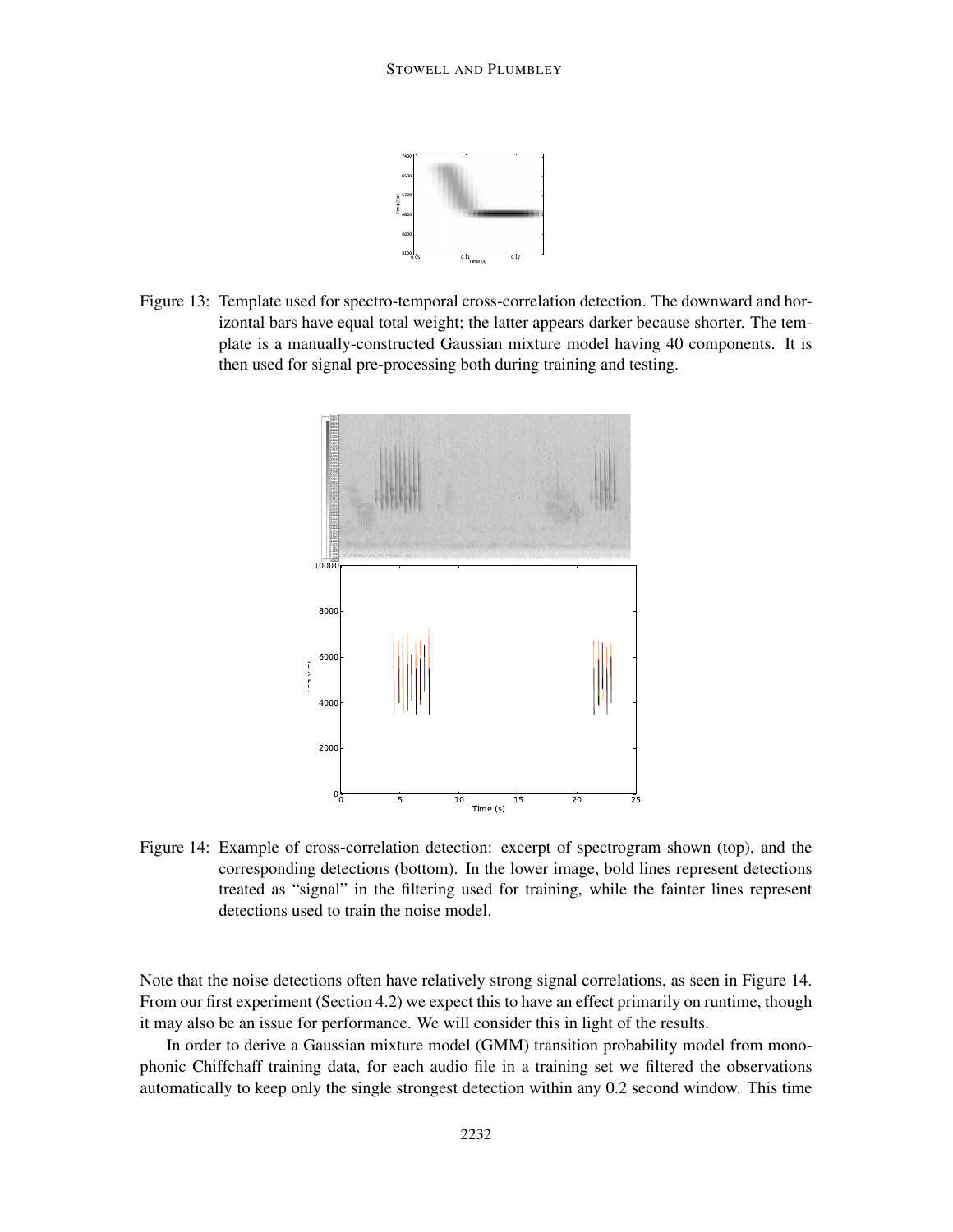limit corresponds to the lower limit on the rate of song syllables; such filtering is only appropriate for monophonic training sequences and was not applied to the audio mixtures used for testing. The filtered sequences were then used to train a 10-component GMM with full covariance, defined on the vector space having the following four dimensions:

- log(frequency) of syllable one
- log(frequency) of syllable two
- log(magnitude ratio between syllables)
- log(time separation between syllables)

This GMM then served as the transition probability distribution to be used in inference. We also trained a separate GMM to create a noise model, taking the set of observations that had been discarded in the above filtering step and training a 10-component GMM with full covariance to fit an iid distribution to the one-dimensional log(frequency) data for the noise observations.

## 4.4.2 INFERENCE FROM AUDIO MIXTURES

In order to test whether the MMRP approach could recover syllable sequences from audio mixtures, we performed an experiment using five-fold cross-validation. For each fold we used 20 audio files for training, and then with the remaining five audio files we created audio mixtures of up to five signals, testing recovery in each case. For each mixture file, we applied spectro-temporal crosscorrelation as described above, then performed both full and greedy inference using the empiricallyderived signal and noise GMMs to provide densities/intensities for transition and clutter. We used fixed probabilities for  $p_d$ , inferred from the empirical average sequence length in the training data, and  $p_b$ , inferred using (8) with a default SNR estimate of 0 dB.

To provide a low-complexity baseline showing the recovery quality using only the marginal properties of the signal and noise, we also created a simple baseline system which treated both signal and noise as iid one-dimensional log(frequency) data, using maximum likelihood to label each observation as either signal or noise. The baseline system then clustered together observations that were identified as signal and were separated by less than 0.7 seconds (a duration chosen to reflect the 0.2–0.3 sec gap sizes in Chiffchaff song, with tolerance for occasional missed detections).

We tested each of these approaches using mixtures of one, two, three, four or five of the test recordings. As in the previous experiment, we measured the  $F_{SN}$  statistic to evaluate signal/noise separation, and the  $F_{\text{sigtrans}}$  statistic to evaluate the performance at recovering separate sequences.

Results are shown in Figure 15. Broad outcomes are similar to those of the previous experiments. Signal/noise discrimination is very similar between full and greedy inference, and remains steady as the polyphony increases. Again, though, the full inference shows a general advantage over greedy inference in the correct recovery of transitions. This pattern is consistent across all the polyphony levels tested, except the case of just one bird, in which there is no occasion for the greedy method to make mistakes by crossing one bird's track with another, so it achieves the same performance as full inference.

We also note that all the MMRP inference runs exhibit a significant and very strong improvement over the baseline, both for  $F_{SN}$  and  $F_{\text{sigtrans}}$ . This shows that the transition information learnt from the training data is indeed pertinent in this application example.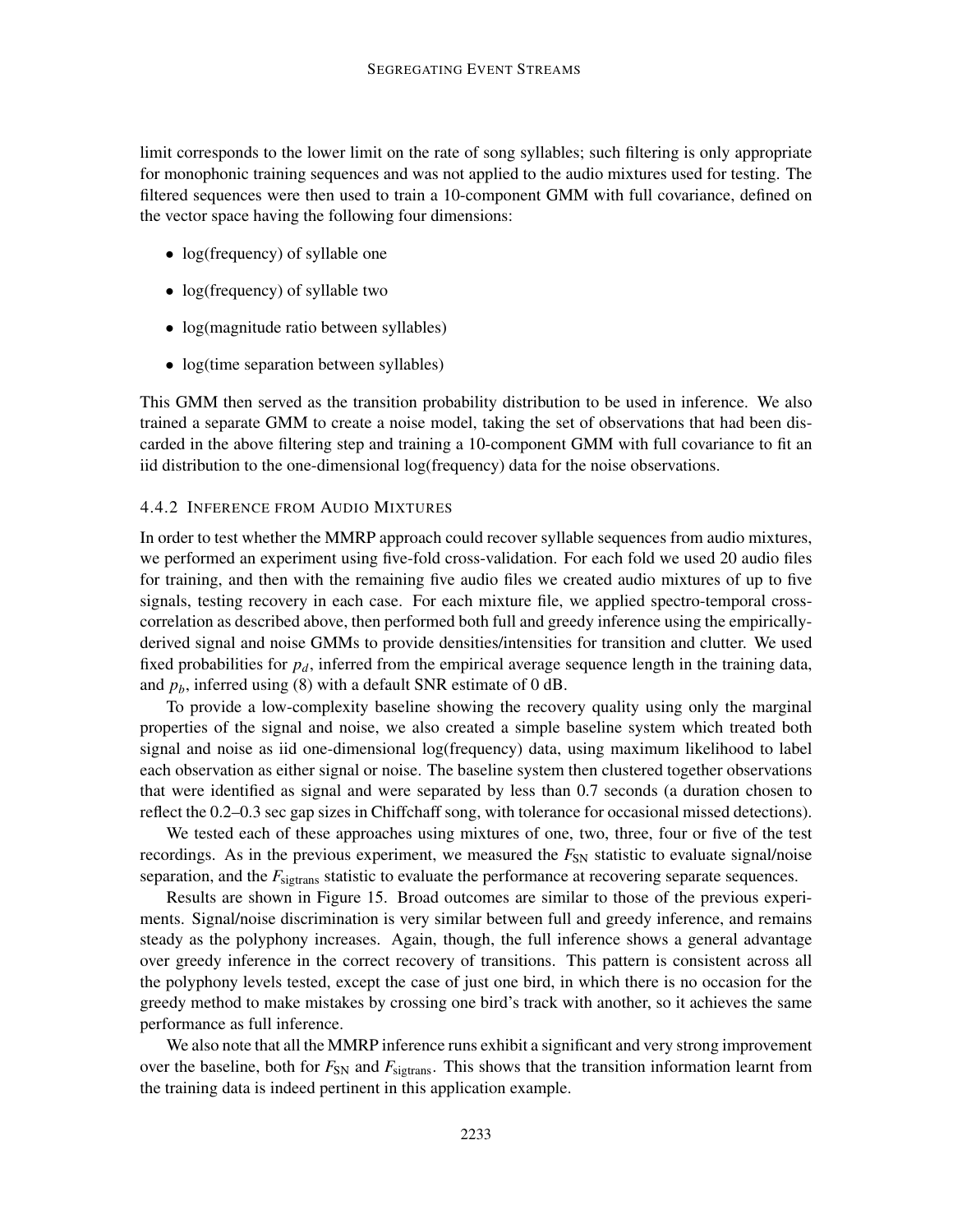

Figure 15: The  $F_{SN}$  and  $F_{\text{sigtrans}}$  evaluation measures for the Chiffchaff audio analyses. Means and standard errors are shown taken over the five folds of the cross-validation.

However, in this experiment the levels of  $F_{SN}$  obtained are much lower than in the purely synthetic experiments. A likely reason for this is the front-end we use to detect events in audio: the simple cross-correlation technique may extract slightly different events when applied to a mixture as opposed to the monophonic recordings. Another potential issue is whether the fitted GMMs generalise well from training to test data. In order to explore these factors we ran the same test with full inference, but with some variation on the front-end analysis:

- Ideal recovery: To simulate ideal-case recovery, instead of using the audio mixture we simply pooled the signal and noise observations that had been derived from the test set's individual mono analysis, then performed MMRP inference as in the audio recovery case.
- Ideal recovery, synthetic noise: To simulate ideal recovery but with more adverse noise conditions, we proceeded as in the ideal case, but also added extra clutter noise at 0 dB. To do this, we created a copy of every observation in the test set, but assigned it an independent random time position, thus creating noise with the same frequency distribution as the true signal but uncorrelated in time.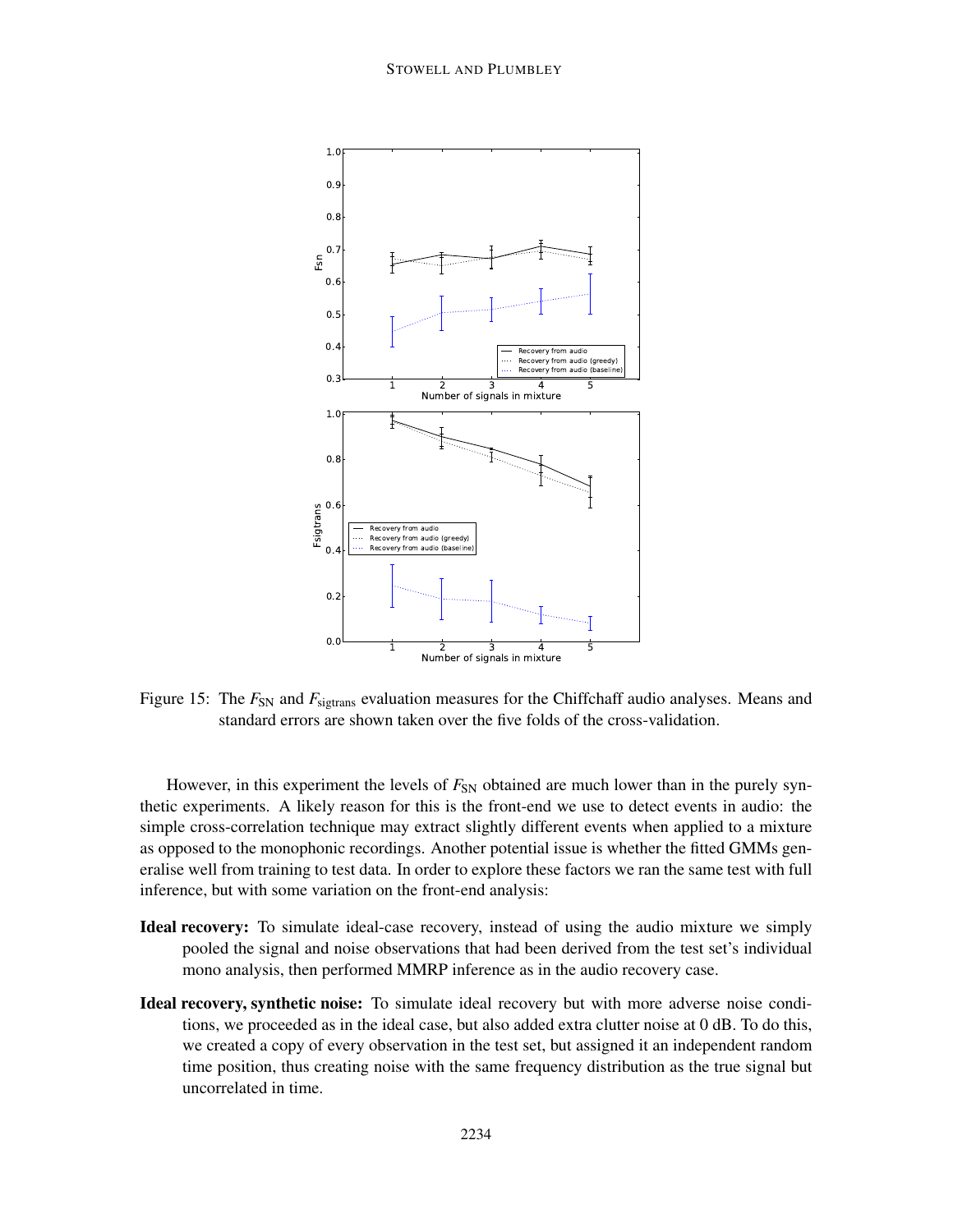

Figure 16: As Figure 15, with ideal-recovery results superimposed.

Ideal recovery, tested on training set: To measure an "upper limit" on performance and probe the generalisation capability of the algorithm, we proceeded as in the ideal case, but used GMMs trained on the actual test files to be analysed rather than on the separate training data.

Results, superimposed with the results from the standard detection approach, are shown in Figure 16. Very strong performance is achieved in the noiseless "ideal recovery" cases, achieving results similar to those in the synthetic experiments. The small size of the difference between training on the test data and on the training data (in particular for  $F_{SN}$ ) indicates that the algorithm can generalise across the data used in our experiment. However, the  $F_{\text{sigtrans}}$  measure shows a notable boost when trained on test data, which may reflect some degree of heterogeneity in transition distributions in the recordings. Resolving the similarity of sequences in birds across different geographical locations is of interest to bioacoustics researchers (see, e.g., Mahler and Gil 2009), but at present there are not the large annotated databases that would facilitate such analyses of similarity for a single species.

When synthetic noise is added to the ideal-recovery case, performance is reduced considerably. The  $F_{SN}$  measure approaches that of the more realistic case, while  $F_{sigtrans}$  is even more strongly impaired. This indicates that the detection front-end in the more realistic case is indeed a bottleneck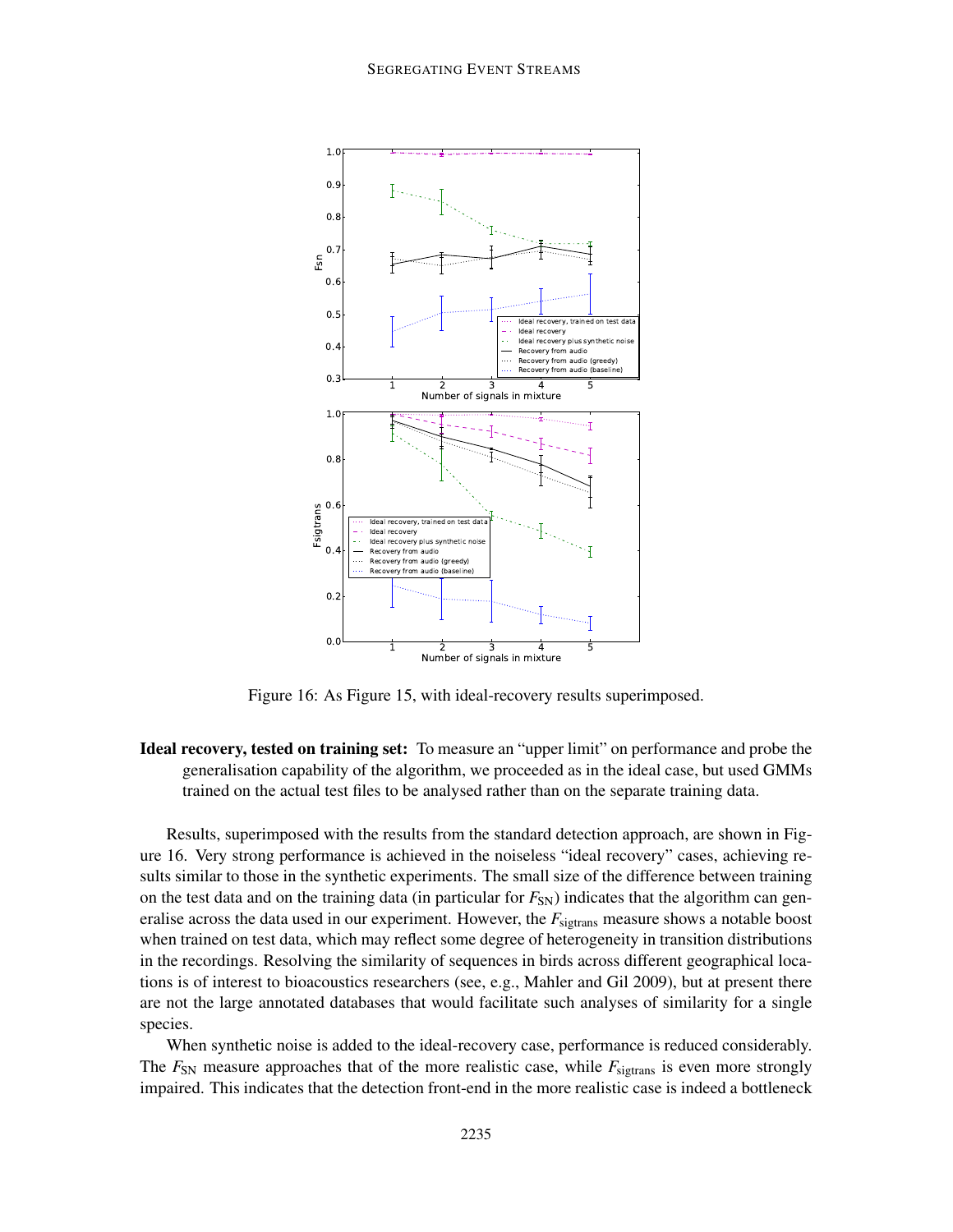for performance, but its impact on  $F_{\text{sigtrans}}$  is not as severe as on  $F_{\text{SN}}$ . Note that our synthetic noise is temporally decorrelated from the signal, whereas the noise present in recovery from audio mixtures shows quite strong correlations (Figure 14). Our results indicate that in this experiment the noise correlation is not a major impediment to recovery from audio, since the uncorrelated noise induces consistently worse performance in  $F_{\text{sigtrans}}$ , and a similar level of performance in  $F_{\text{SN}}$  at high polyphony.

Taken together, these results show that the practical task of retrieving detections from audio mixtures has a significant effect on algorithm performance, but that MMRP inference still performs strongly in simultaneously inferring signal/noise discrimination and clustering signals into tracks. We are exploring more sophisticated bird syllable detection to improve on these results (Stowell et al., 2013). As in the synthetic experiments, in the present experiment the full MMRP inference shows a consistent  $F_{\text{sigrans}}$  benefit over the greedy inference, although this must be balanced against the additional runtime cost.

# 5. Conclusions

In this paper we have investigated the problem of segregating timestamped data originating in multiple point processes plus clutter noise. We developed an approach to inferring structure in data produced by a mixture of an unknown number of similar Markov renewal processes (MRPs) plus independent clutter noise. The inference simultaneously distinguishes signal from noise as well as clustering signal observations into separate source streams, by solving a network flow problem isomorphic to the MMRP mixture problem. Our method is general and has very few free parameters.

In experiments we have shown that inference can perform very well even under high noise conditions (as far as  $-12$  dB SNR, depending on application). The full optimal MMRP inference incurs a higher complexity than a greedy approach, but generally achieves a more accurate recovery of the event-to-event transitions present in the data. In a synthetic experiment, we explored the robustness of inference, and found that good performance is possible despite misspecification of parameters such as the birth density and noise level. Inaccurate specification of the MRP transition probability structure can impair performance, as can correlated noise, though inference is still robust to mild corruptions of these types. Correlated noise can also incur high run-times because of its effect on the graph search.

To illustrate applications of the technique, we then conducted two experiments related to audio recognition tasks. In an experiment based on the "auditory streaming" paradigm, we showed that MMRP inference can recover polyphonic event streams from noisy observations, applying different MRP generative models to implement different expectations about the streamsto be recovered. Then in an experiment on birdsong audio data we showed strong performance, albeit with a dependence on the quality of the underlying representation to recover events from audio data.

The inference in the present work is limited to models without hidden state and with only singleorder Markov dependencies. These limitations arise from the combinatorial ambiguity in MMRP mixtures (unlike ordinary Markov models) over which is the immediate predecessor for each observation. Future work will aim to find techniques to broaden the class of models that can be treated in this way.

Reproducible research: Python source code for our implementation and our experiments is freely available online.<sup>2</sup>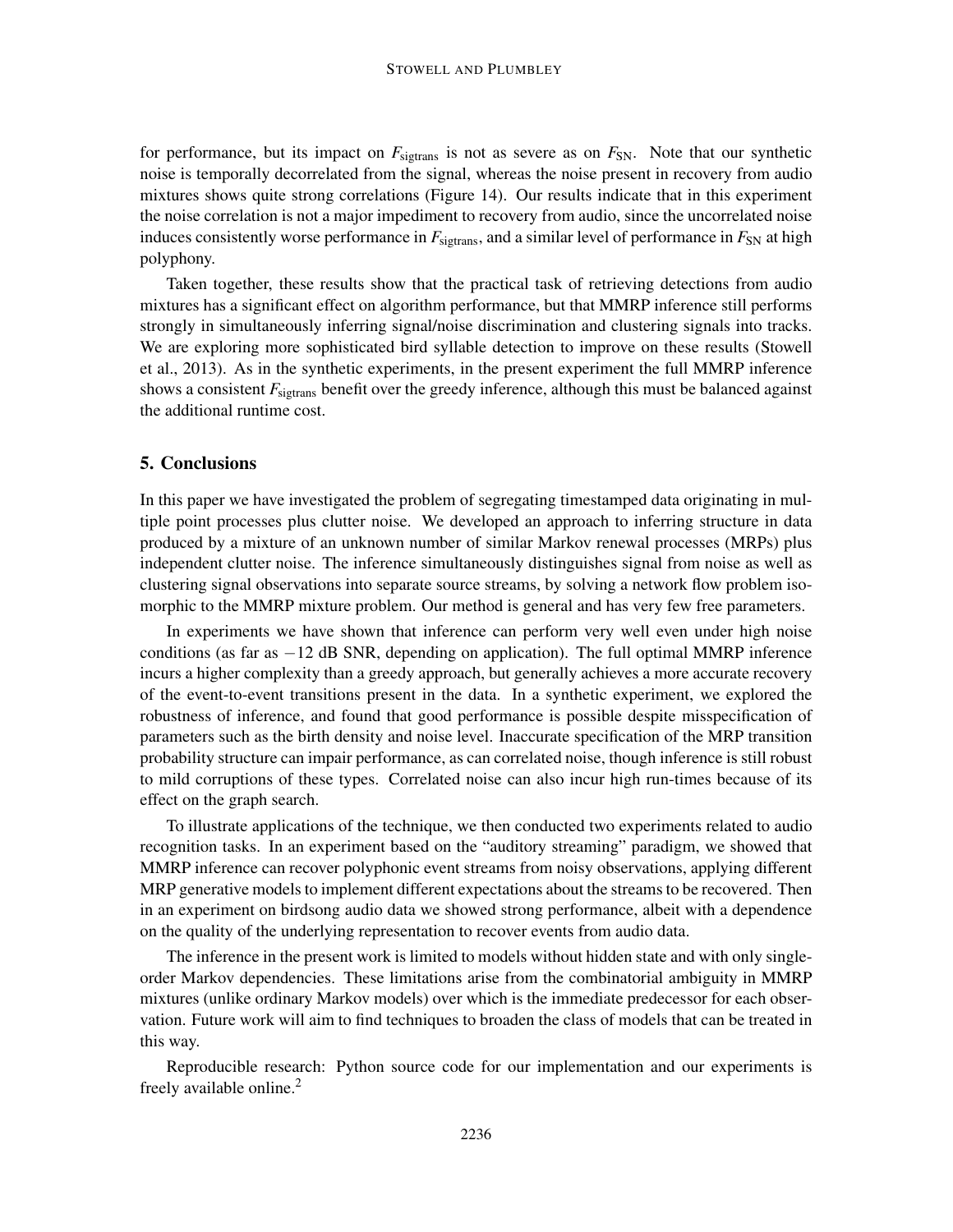# Acknowledgments

DS and MP are supported by EPSRC Leadership Fellowship EP/G007144/1.

This work is licensed under a Creative Commons Attribution 3.0 Unported License. http://creativecommons.org/licenses/by/3.0/

## **References**

- M. F. Arlitt and C. L. Williamson. Internet web servers: Workload characterization and performance implications. *IEEE/ACM Transactions on Networking*, 5(5):631–645, 1997. doi: 10.1109/90. 649565.
- J. Bang-Jensen and G. Gutin. *Digraphs: Theory, Algorithms and Applications*. Springer Verlag, London, 1st edition, 2007. URL http://www.cs.rhul.ac.uk/books/dbook/.
- J. P. Barker, M. P. Cooke, and D. P. W. Ellis. Decoding speech in the presence of other sources. *Speech Communication*, 45(1):5–25, 2005. doi: 10.1016/j.specom.2004.05.002.
- O. Bobrowski, R. Meir, and Y. C. Eldar. Bayesian filtering in spiking neural networks: Noise, adaptation, and multisensory integration. *Neural Computation*, 21(5):1277–1320, 2009. doi: 10.1162/neco.2008.01-08-692.
- R. Cusack and B. Roberts. Effects of differences in timbre on sequential grouping. *Attention, Perception, & Psychophysics*, 62(5):1112–1120, 2000. doi: 10.3758/BF03212092.
- S. Even, A. Itai, and A. Shamir. On the complexity of time table and multi-commodity flow problems. In *16th Annual Symposium on Foundations of Computer Science*, pages 184–193. IEEE, 1975. doi: 10.1109/SFCS.1975.21.
- J. R. Glass. A probabilistic framework for segment-based speech recognition. *Computer Speech & Language*, 17(2):137–152, 2003. doi: 10.1016/S0885-2308(03)00006-8.
- E. F. Keane, D. A. Ludovici, R. P. Eatough, M. Kramer, A. G. Lyne, M. A. McLaughlin, and B. W. Stappers. Further searches for rotating radio transients in the Parkes Multi-beam Pulsar Survey. *Monthly Notices of the Royal Astronomical Society*, 401(2):1057–1068, 2010. doi: 10.1111/j. 1365-2966.2009.15693.x.
- M. Koivisto and K. Sood. Exact Bayesian structure discovery in Bayesian networks. *The Journal of Machine Learning Research*, 5:549–573, 2004. URL http://jmlr.csail.mit.edu/papers/ v5/koivisto04a.html.
- M. Lagrange, L. G. Martins, J. Murdoch, and G. Tzanetakis. Normalized cuts for predominant melodic source separation. *IEEE Transactions on Audio, Speech, and Language Processing*, 16 (2):278–290, 2008.
- B. Mahler and Diego Gil. *The Evolution of Song in the Phylloscopus Leaf Warblers (Aves: Sylviidae): A Tale of Sexual Selection, Habitat Adaptation, and Morphological Constraints*, volume 40, pages 35–66. 2009. doi: 10.1016/S0065-3454(09)40002-0.